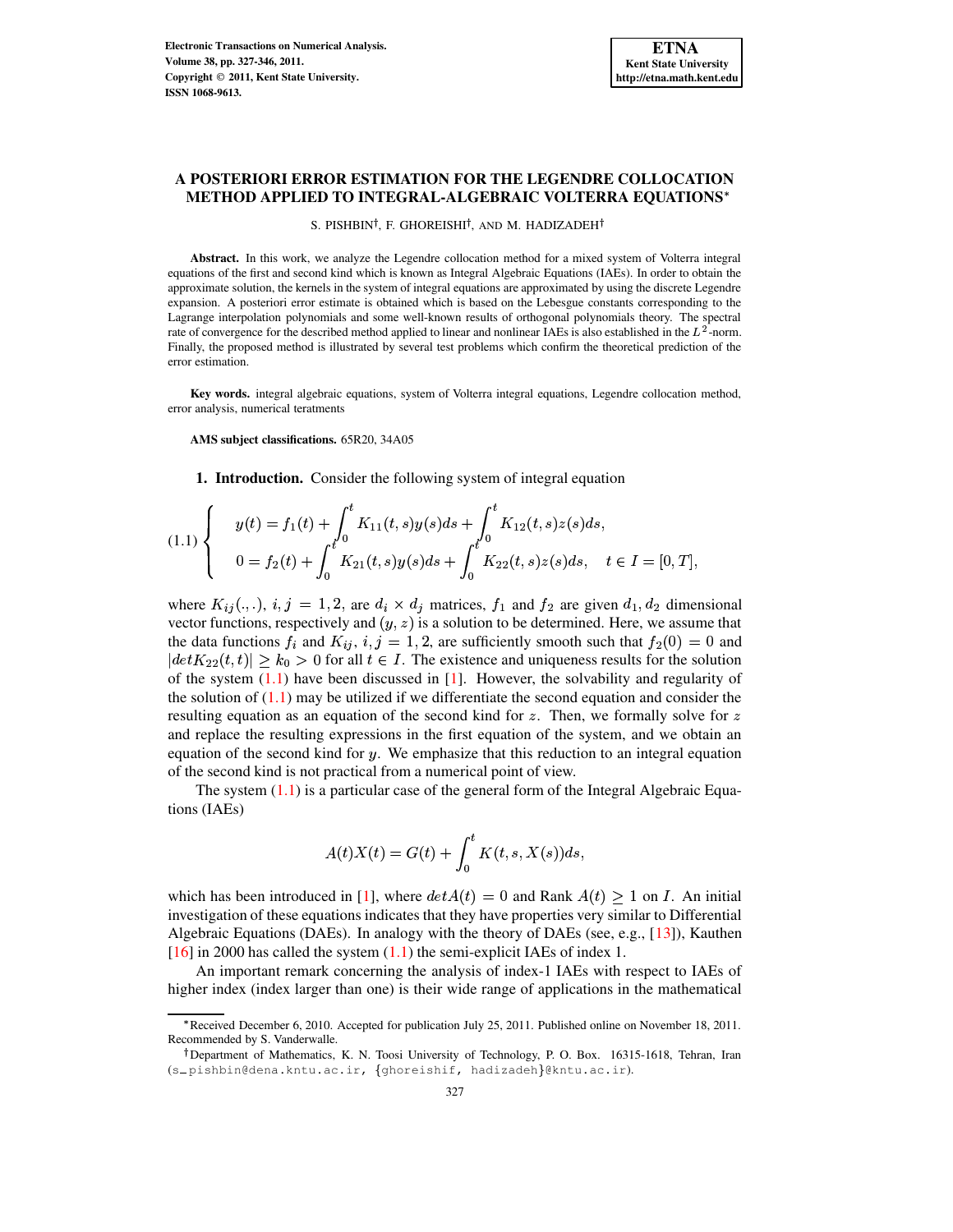modelling of problems in engineering and sciences, e.g., the controlled heat equation which represents a boundary reaction in diffusion of chemicals [\[12\]](#page-19-2), the two dimensional biharmonic equation in a semi-infinite strip  $[5, 11]$  $[5, 11]$  $[5, 11]$ , dynamic processes in chemical reactors  $[15]$ and deformed Pohlmeyer equation [\[21\]](#page-19-6). Also a good source of information (including numerous additional references) on applications of IAEs system is the monograph by Brunner [\[1\]](#page-18-0).

As far as we know, there are some papers which have considered the theory of IAEs system. The existence and uniqueness results of continuous solution to linear IAEs system have been investigated by Chistyakov [\[8\]](#page-19-7). Gear [\[9\]](#page-19-8) defined the index notion of IAEs system by considering the effect of perturbation of the equations on the solutions. He has also intro-duced the "index reduction procedure" for IAEs system in [\[9\]](#page-19-8) similar to that in  $[10]$  for DAEs in which if the reduction process is terminated, then the index is determined. This means that under suitable conditions, there is a solution for the resulting regular system of integral equations. Bulatov [\[2\]](#page-18-1) in 1997, gave the existence and uniqueness conditions of the solution for IAEs systems with convolution kernels and defined the index notion in analogy to Gear's approach. Further details of his investigation may be found in  $[3, 4]$  $[3, 4]$  $[3, 4]$ . A few numerical based works, e.g., the spline collocation method and its convergence properties [\[16\]](#page-19-1), are also available in the literature for the semi-explicit IAEs system  $(1.1)$ . Brunner  $[1]$  defined the index-1 tractable for the IAEs system  $(1.1)$  which is analogous to that defined for DAEs by März  $[17]$ and he also investigated the existence of a unique solution for this type of systems. Recently, the authors in [\[12\]](#page-19-2) have defined the index-2 tractable for a class of IAEs and presented the Jacobi collocation method including the matrix-vector multiplication representation of the equation and its convergence analysis.

On the other hand, the classical Legendre polynomials have been used extensively in mathematical analysis and practical applications, and play an important role in the analysis and implementation of the spectral methods. Here, the numerical solvability of the index-1 semi-explicit IAEs [\(1.1\)](#page-0-0) using the Legendre collocation scheme is investigated. We will provide a posteriori error estimate in the  $L^2$ -norm which theoretically justifies the spectral rate of convergence. To do so, we use some well-known results of the approximation theory from [\[6,](#page-19-11) [14,](#page-19-12) [18\]](#page-19-13) relevant to the Legendre polynomials, Gronwall inequality and the Lebesgue constant regarding the Lagrange interpolation polynomials .

This paper is organized as follows. In Section [2,](#page-1-0) we carry out the Legendre collocation approach for the IAEs system  $(1.1)$ . A posteriori error estimation of the method in the  $L^2$ -norm as a main result of the paper is given in Section [3.](#page-3-0) In Section [4,](#page-8-0) we generalize our results to the semi-explicit IAEs of index-1 in the Volterra-Hammerstein form and finally, some numerical experiments are reported in Section [5](#page-14-0) to verify the theoretical results obtained in the previous sections.

<span id="page-1-0"></span>**2. The Legendre collocation method.** We turn our attention to the formulation of the polynomial spectral method for solving the IAEs system  $(1.1)$ , using the collocation approach. We first use some variable transformations to change the equation into a new system of integral equations defined on the standard interval [-1,1], so that the Legendre orthogonal polynomial theory can be applied conveniently. In order to describe the key ideas without having to resort to complex notations involving Kronecker products of matrices and vectors, we will consider the IAEs system [\(1.1\)](#page-0-0) with  $d_1 = d_2 = 1$ .<br>For the sake of applying the theory of orthogonal

For the sake of applying the theory of orthogonal polynomials, we use the change of variables:

<span id="page-1-1"></span>(2.1) 
$$
\eta = \frac{2}{T}s - 1, \quad -1 \le \eta \le \tau, \qquad \tau = \frac{2}{T}t - 1, \quad -1 \le \tau \le 1,
$$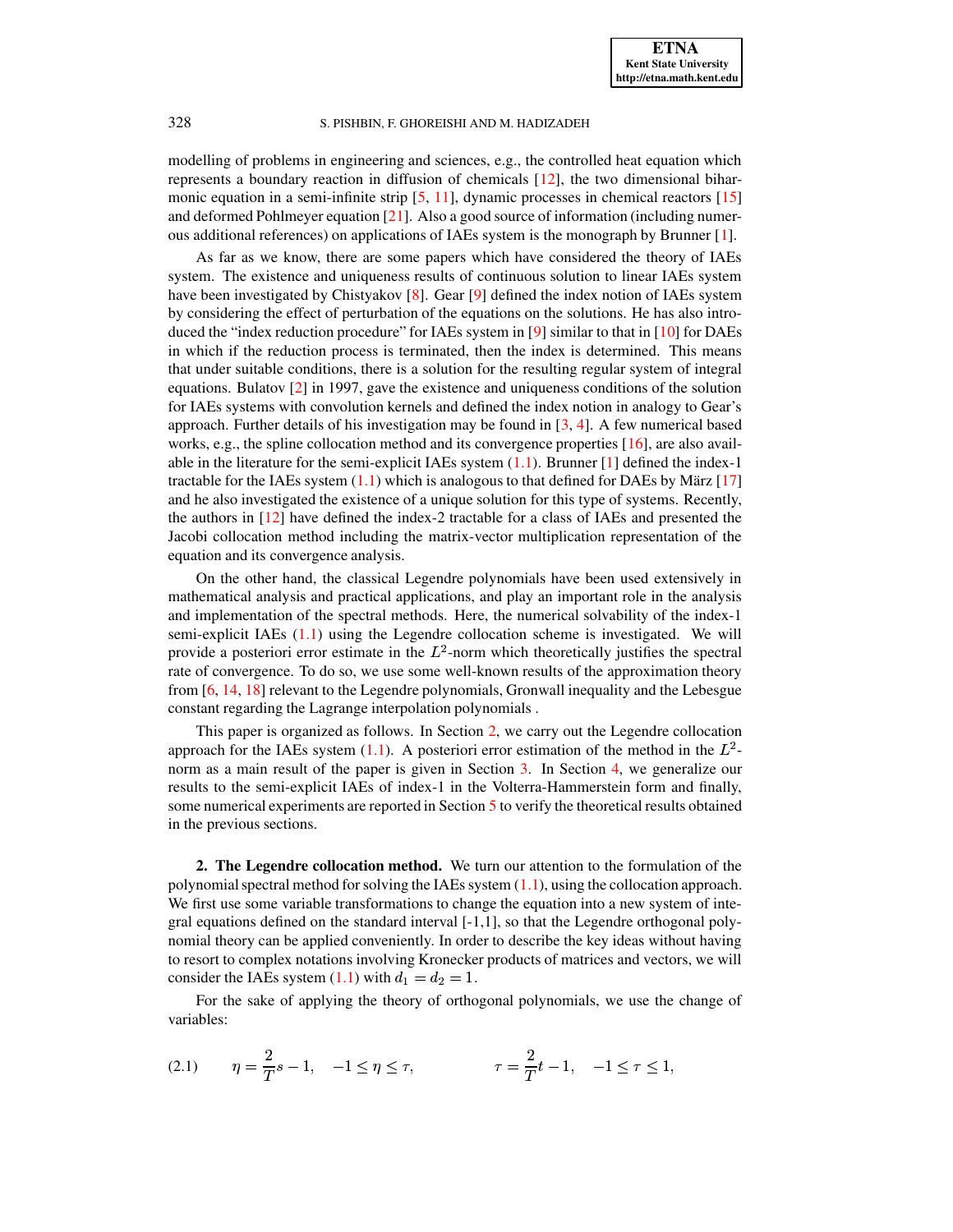to rewrite the IAEs system  $(1.1)$  as:

<span id="page-2-2"></span>(2.2) 
$$
\begin{cases} \widehat{y}(\tau) = \widehat{f}_1(\tau) + \int_{-\tau}^{\tau} \widehat{K}_{11}(\tau, \eta) \widehat{y}(\eta) d\eta + \int_{-\tau}^{\tau} \widehat{K}_{12}(\tau, \eta) \widehat{z}(\eta) d\eta, \\ 0 = \widehat{f}_2(\tau) + \int_{-1}^{\tau} \widehat{K}_{21}(\tau, \eta) \widehat{y}(\eta) d\eta + \int_{-1}^{\tau} \widehat{K}_{22}(\tau, \eta) \widehat{z}(\eta) d\eta, \end{cases}
$$

where re  $f_i(\tau) = f_i(\frac{T}{2}(\tau+1)), K_{ij}(\tau, \eta) = \frac{T}{2}K_{ij}(\frac{T}{2}(\tau+1), \frac{T}{2}(\eta+1)), i, j = 1, 2, \hat{y}(\tau) =$ <br>  $(\tau+1)$  and  $\hat{z}(\tau) = z(\frac{T}{2}(\tau+1)).$ <br>
We consider the discrete expansion of  $\hat{K}_{i}(\tau, \eta)$  as follows: . . . . . . . .

We consider the discrete expansion of  $K_{ij}(\tau, \eta)$  as follows:

<span id="page-2-0"></span>(2.3) 
$$
\mathcal{P}_N(\hat{K}_{ij}(\tau_n,\eta)) = \sum_{k=0}^N (\hat{K}_{ij})_k P_k(\eta), \quad (i,j=1,2)
$$

where  $P_N$  is a projection to the finite dimensional space  $\mathcal{B}_N = span\{P_n(x)\}_{n=0}^N$  and  $P_n$  is the Legendre polynomial such that the Legendre polynomial such that

<span id="page-2-4"></span>(2.4) 
$$
(\hat{K}_{ij})_k = \frac{1}{\gamma_k} \sum_{l=0}^N w_l \hat{K}_{ij}(\tau_n, \tau_l) P_k(\tau_l).
$$

Moreover, the quadrature points  $\tau_l$  are the Legendre Gauss quadrature points, i.e., the zeros of  $P_{N+1}$ , where the normalization constant  $\gamma_k$  and the weights  $w_l$  are given by

$$
\gamma_k = \frac{2}{2k+1}, \qquad k = 0, \dots, N,
$$
  

$$
w_l = \frac{2}{(1 - \tau_l^2)(P'_{N+1}(\tau_l))^2}, \qquad l = 0, \dots, N.
$$

In the Legendre collocation method, we seek a solution of the form

<span id="page-2-1"></span>
$$
(2.5) \qquad \mathcal{P}_N(\widehat{y}(\eta)) = \widehat{y}_N(\eta) = \sum_{k=0}^N \widehat{y}_k P_k(\eta), \qquad \mathcal{P}_N(\widehat{z}(\eta)) = \widehat{z}_N(\eta) = \sum_{k=0}^N \widehat{z}_k P_k(\eta).
$$

Inserting the discrete expansion  $(2.3)$  and  $(2.5)$  into  $(2.2)$ , we obtain

<span id="page-2-3"></span>(2.6) 
$$
\begin{cases} \widehat{y}_N(\tau) = \widehat{f}_1(\tau) + \sum_{k=0}^N \sum_{l=k}^N (c_{kl} + c'_{kl}) V_{kl}, \\ 0 = \widehat{f}_2(\tau) + \sum_{k=0}^N \sum_{l=k}^N (q_{kl} + q'_{kl}) V_{kl}, \end{cases}
$$

where  $V_{kl}(\tau) = \int_{-1}^{\tau} P_k(\eta) P_l(\eta) d\eta$ , and

$$
c_{kl} = \begin{cases} \widehat{y}_k(\widehat{K}_{11})_k & k = l, \\ \widehat{y}_k(\widehat{K}_{11})_l + \widehat{y}_l(\widehat{K}_{11})_k & k \neq l, \end{cases} \quad c'_{kl} = \begin{cases} \widehat{z}_k(\widehat{K}_{12})_k & k = l, \\ \widehat{z}_k(\widehat{K}_{12})_l + \widehat{z}_l(\widehat{K}_{12})_k & k \neq l, \end{cases}
$$

$$
q_{kl} = \begin{cases} \widehat{y}_k(\widehat{K}_{21})_k & k = l, \\ \widehat{y}_k(\widehat{K}_{21})_l + \widehat{y}_l(\widehat{K}_{21})_k & k \neq l, \end{cases} \quad q'_{kl} = \begin{cases} \widehat{z}_k(\widehat{K}_{22})_k & k = l, \\ \widehat{z}_k(\widehat{K}_{22})_l + \widehat{z}_l(\widehat{K}_{22})_k & k \neq l. \end{cases}
$$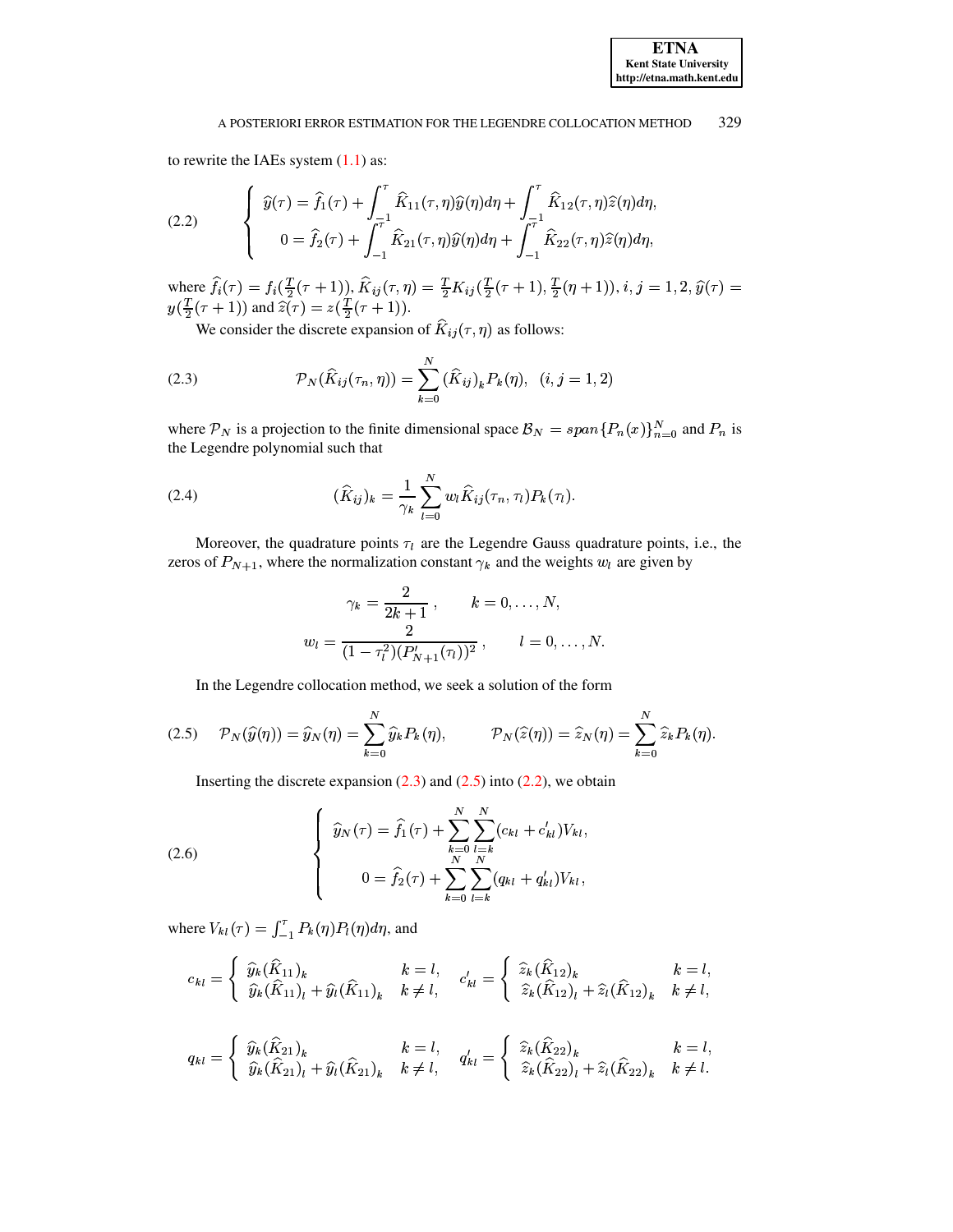

The unknown coefficients  $\hat{y}_k$  and  $\hat{z}_k$ ,  $k = 0, \dots, N$ , are defined by the solution of the wing system of equations which is obtained by substituting the collocation points  $\tau_n$  in following system of equations which is obtained by substituting the collocation points  $\tau_n$  in the system (2.6) and employing the discrete representation (2.5): the system  $(2.6)$  and employing the discrete representation  $(2.5)$ :

<span id="page-3-1"></span>(2.7) 
$$
\begin{cases} \sum_{k=0}^{N} \widehat{y}_k P_k(\tau_n) = \widehat{f}_1(\tau_n) + \sum_{k=0}^{N} \sum_{l=k}^{N} (c_{kl} + c'_{kl}) V_{kl}(\tau_n), \\ 0 = \widehat{f}_2(\tau_n) + \sum_{k=0}^{N} \sum_{l=k}^{N} (q_{kl} + q'_{kl}) V_{kl}(\tau_n), \end{cases}
$$

for  $n = 0, 1, \dots, N$ .<br>Now, the coeffici-

Now, the coefficients  $\hat{y}_k$  and  $\hat{z}_k$  are obtained by solving the linear system [\(2.7\)](#page-3-1) and finally the approximate solutions  $\hat{y}_N(\eta)$  and  $\hat{z}_N(\eta)$  will be computed by substituting these coefficients into (2.5). coefficients into [\(2.5\)](#page-2-1).

<span id="page-3-0"></span>**3. Error estimation.** In this section, we present a posteriori error estimate for the proposed scheme in the  $L^2$ -norm. At first, we recall some preliminaries and useful Lemmas from  $[6]$  and  $[18]$ .

Following  $[6]$ , the inverse inequality concerning differentiability of the algebraic polynomials on the interval  $(-1, 1)$  can be expressed in terms of  $L^p$ -norms. Let  $\phi \in P_N$ , where  $P_N$ <br>denotes the space of all polynomials of degree less than or equal to N. Then for any integer denotes the space of all polynomials of degree less than or equal to N. Then for any integer  $r \geq 1$  and  $2 \leq p \leq \infty$ , there exists a positive constant C independent of N such that

<span id="page-3-5"></span>® ª¯±°,² ®³)´ ¯ { <sup>r</sup> + ° ® <sup>ª</sup> ®I³)´ ¯ { (3.1)

We also give some error bounds for the Legendre system in terms of the Sobolev norms. The Sobolev norm and semi-norm of order  $m \geq 0$ , considered in this section are given by

<span id="page-3-3"></span>(3.2) 
$$
||u(x)||_{H^m(-1,1)}^2 = \sum_{k=0}^m ||\frac{\partial^k u}{\partial x^k}||_{L^2(-1,1)}^2,
$$

(3.3) 
$$
|u|_{H^{m,N}(-1,1)} = \left(\sum_{j=\min(m,N+1)}^m ||u^{(j)}||^2_{L^2(-1,1)}\right)^{\frac{1}{2}}.
$$

The truncation error  $u - \mathcal{P}_N u$ , where  $\mathcal{P}_N u = \sum_{k=0} \widehat{u}_k P_k$  !  $\widehat{u}_k P_k$ , can be estimated as follows:

<span id="page-3-2"></span>
$$
(3.4) \t\t ||u - \mathcal{P}_N u||_{L^2(-1,1)} \leq CN^{-m} |u|_{H^{m,N}(-1,1)}, \t \forall u \in H^m(-1,1).
$$

In those cases for which the truncation error of the derivatives is relevant, the following estimate extends [\(3.4\)](#page-3-2) to higher order Sobolev norms:

<span id="page-3-4"></span>
$$
(3.5) \t\t\t ||u - \mathcal{P}_N u||_{H^1(-1,1)} \leq CN^{2l - \frac{1}{2} - m} |u|_{H^{m,N}(-1,1)},
$$

for  $u \in H^m(-1,1)$ ,  $m \ge 1$  and  $1 \le l \le$ 

<span id="page-3-6"></span>The following main theorem reveals the convergence results of the presented scheme in  $L^2$ -norm:

<sup>+</sup> THEOREM 3.1. *Consider the system of integral algebraic equation [\(2.2\)](#page-2-2) where*  $(-1, 1)$  and the data functions  $f_i$  and  $K_{ij}$ ,  $i, j = 1, 2$ , are sufficiently smooth and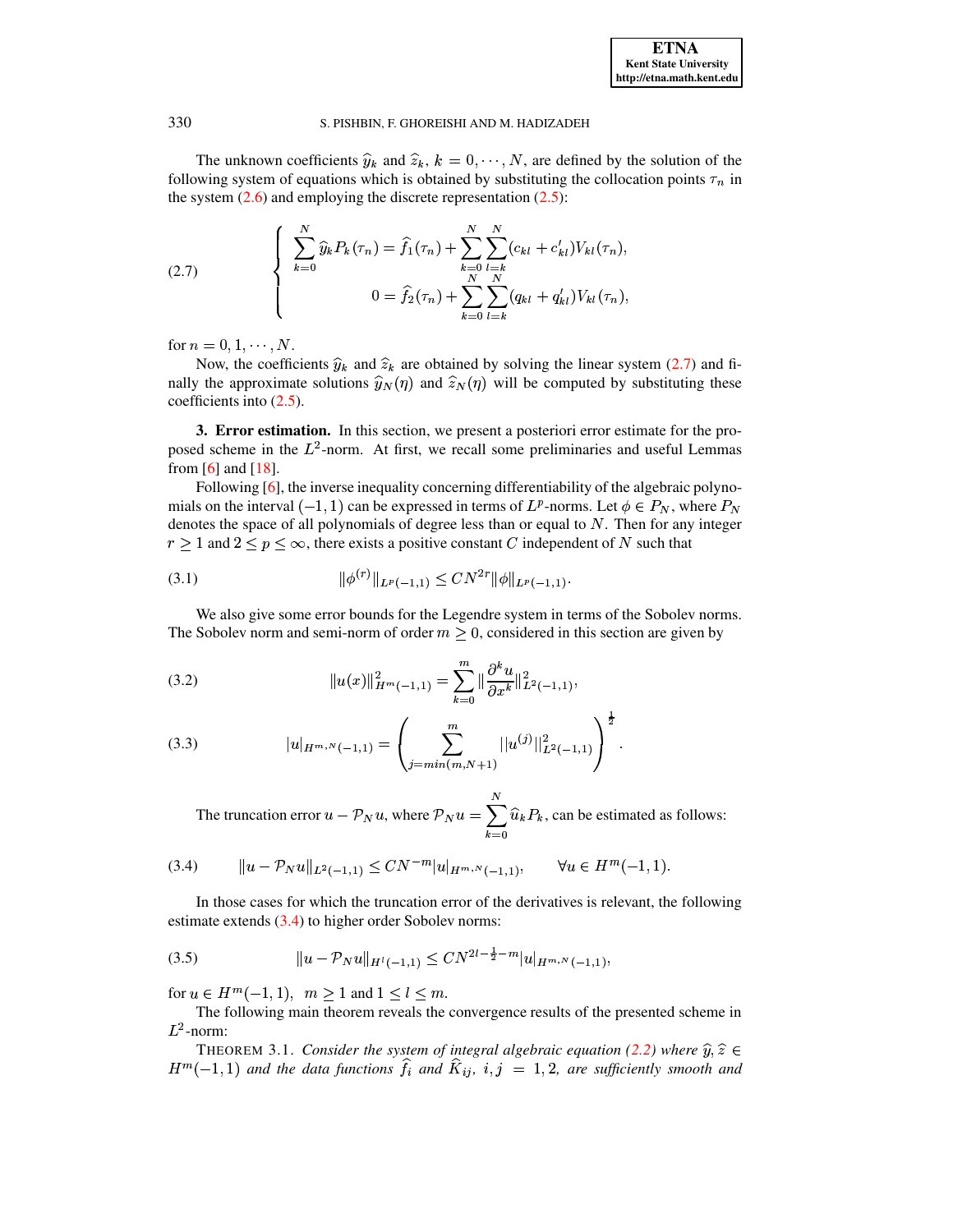| <b>ETNA</b>                  |
|------------------------------|
| <b>Kent State University</b> |
| http://etna.math.kent.edu    |

 $|\widehat{K}_{22}(\tau,\tau)| \geq k_0 > 0$  for all  $\tau \in (-1,1)$ . Let  $(\widehat{y}_N, \widehat{z}_N)$  be the Legendre collocation approximation of  $(\widehat{y}, \widehat{z})$  which is defined by (2.5). Then the following estimates hold:

<span id="page-4-3"></span>
$$
\|\widehat{y}_{N} - \widehat{y}\|_{L^{2}(-1,1)} \leq CN^{-m} \Big( (N^{-1} + \Omega_{11} N^{\frac{1}{2} - m}) |\widehat{y}|_{H^{m,N}(-1,1)} + |\widehat{f}_{1}|_{H^{m,N}(-1,1)} \Big) + CN^{-m} \Big( (N^{-1} + \Omega_{12} N^{\frac{1}{2} - m}) |\widehat{z}|_{H^{m,N}(-1,1)} \Big) + CN^{\frac{1}{2} - m} \Big( \Omega_{11} \|\widehat{y}\|_{L^{2}(-1,1)} + \Omega_{12} \|\widehat{z}\|_{L^{2}(-1,1)} \Big) + CN^{-1} \Big( \|\widehat{y}\|_{L^{2}(-1,1)} + \|\widehat{z}\|_{L^{2}(-1,1)} \Big),
$$

<span id="page-4-4"></span>
$$
\|\widehat{z}_N - \widehat{z}\|_{L^2(-1,1)} \le CN^{-m} \Big( (N^{\frac{1}{2}} + \Omega_{21} N^{\frac{5}{2} - m}) |\widehat{y}|_{H^{m,N}(-1,1)} \Big) + CN^{-m} \Big( (N^{\frac{1}{2}} + \Omega_{22} N^{\frac{5}{2} - m}) |\widehat{z}|_{H^{m,N}(-1,1)} \Big) + CN^{\frac{5}{2} - m} \Big( \Omega_{21} \|\widehat{y}\|_{L^2(-1,1)} + \Omega_{22} \|\widehat{z}\|_{L^2(-1,1)} \Big),
$$

provided that  $N$  is sufficiently large and

$$
\Omega_{kj} = \max_{0 \le n \le N} |\widehat{K}_{kj}(\tau_n, \eta)|_{H^{m,N}(-1,1)}, \quad k, j = 1, 2.
$$

*Proof.* Rewriting the first equation of (2.7) as:

<span id="page-4-0"></span>(3.8) 
$$
\widehat{y}_N(\tau_n) = \widehat{f}_1(\tau_n) + \int_{-\pi}^{\tau_n} \widehat{K}_{11}(\tau_n, \eta) y_N(\eta) d\eta + S_1(\tau_n) + \int_{-\pi}^{\tau_n} \widehat{K}_{12}(\tau_n, \eta) z_N(\eta) d\eta + S_2(\tau_n),
$$

where

$$
S_1(\tau_n) = \sum_{k=0}^N \sum_{l=k}^N c_{kl} V_{kl}(\tau_n) - \int_{-1}^{\tau_n} \widehat{K}_{11}(\tau_n, \eta) y_N(\eta) d\eta,
$$
  

$$
S_2(\tau_n) = \sum_{k=0}^N \sum_{l=k}^N c'_{kl} V_{kl}(\tau_n) - \int_{-1}^{\tau_n} \widehat{K}_{12}(\tau_n, \eta) z_N(\eta) d\eta.
$$

Then it follows from  $(3.8)$  that

<span id="page-4-1"></span>(3.9) 
$$
\widehat{y}_N(\tau_n) = \widehat{f}_1(\tau_n) + \int_{-1}^{\tau_n} \widehat{K}_{11}(\tau_n, \eta) e(\eta) d\eta + \int_{-1}^{\tau_n} \widehat{K}_{11}(\tau_n, \eta) \widehat{y}(\eta) d\eta + \int_{-1}^{\tau_n} \widehat{K}_{12}(\tau_n, \eta) \widehat{\epsilon}(\eta) d\eta + \int_{-1}^{\tau_n} \widehat{K}_{12}(\tau_n, \eta) \widehat{z}(\eta) d\eta + S_1(\tau_n) + S_2(\tau_n),
$$

such that  $e(s) = \hat{y}_N(s) - \hat{y}(s)$  and  $\varepsilon(s) = \hat{z}_N(s) - \hat{z}(s)$ .<br>Now, using (2.3), we first multiply both sides of (3.9) by  $\frac{1}{\gamma_k} w_n P_k(\tau_n)$  and sum up from  $n = 0$  to N and then multiply the altered equation by  $P_k(\tau)$  and sum up from  $k = 0$  to N, and we get

<span id="page-4-2"></span>(3.10) 
$$
\widehat{y}_N(\tau) = \mathcal{P}_N \left( \widehat{f}_1(\tau) \right) + \mathcal{P}_N \left( \int_{-1}^{\tau} \widehat{K}_{11}(\tau, \eta) \widehat{y}(\eta) d\eta \right) \n+ \mathcal{P}_N \left( \int_{-1}^{\tau} \widehat{K}_{11}(\tau, \eta) e(\eta) d\eta \right) + \mathcal{P}_N \left( \int_{-1}^{\tau} \widehat{K}_{12}(\tau, \eta) \epsilon(\eta) d\eta \right) \n+ \mathcal{P}_N \left( \int_{-1}^{\tau} \widehat{K}_{12}(\tau, \eta) \widehat{z}(\eta) d\eta \right) + \mathcal{P}_N \left( S_1(\tau) \right) + \mathcal{P}_N \left( S_2(\tau) \right).
$$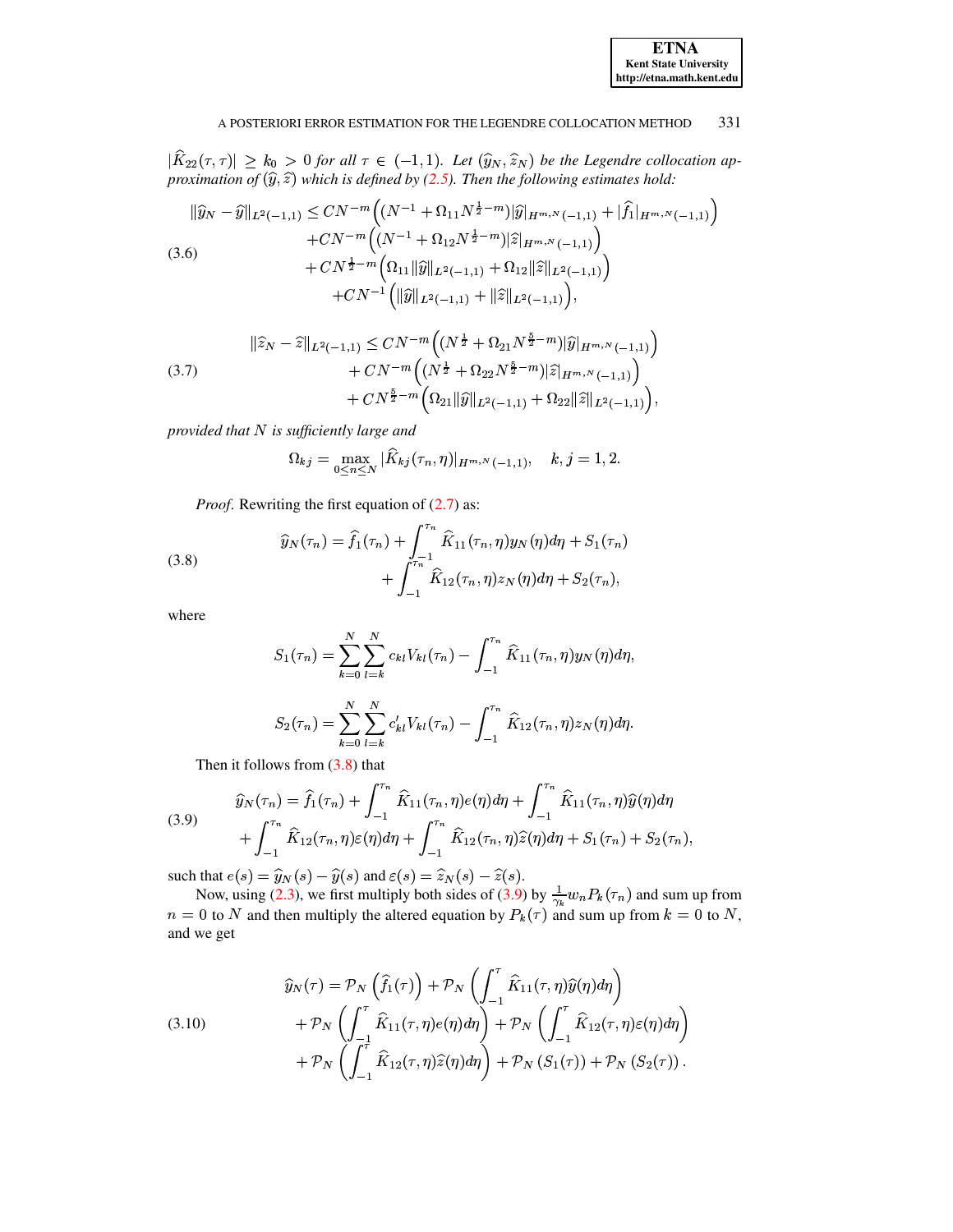Subtracting the first equation of  $(2.2)$  from  $(3.10)$ , we obtain

<span id="page-5-3"></span>(3.11)  

$$
e(\tau) = \int_{-1}^{\tau} \hat{K}_{11}(\tau, \eta) e(\eta) d\eta + \int_{-1}^{\tau} \hat{K}_{12}(\tau, \eta) \varepsilon(\eta) d\eta + \left( \mathcal{P}_N(\hat{f}_1(\tau)) - \hat{f}_1(\tau) \right) + \mathcal{P}_N(S_1(\tau)) + \mathcal{P}_N(S_2(\tau)) + F_1 + F_2 + F_3 + F_4,
$$

where

<span id="page-5-4"></span>(3.12) 
$$
F_1 = \mathcal{P}_N \left( \int_{-1}^{\tau} \hat{K}_{11}(\tau, \eta) e(\eta) d\eta \right) - \int_{-1}^{\tau} \hat{K}_{11}(\tau, \eta) e(\eta) d\eta,
$$

<span id="page-5-5"></span>(3.13) 
$$
F_2 = \mathcal{P}_N \left( \int_{-1}^{\tau} \widehat{K}_{12}(\tau, \eta) \varepsilon(\eta) d\eta \right) - \int_{-1}^{\tau} \widehat{K}_{12}(\tau, \eta) \varepsilon(\eta) d\eta,
$$

$$
F_3 = \mathcal{P}_N\left(\int_{-1}^{\tau} \widehat{K}_{11}(\tau,\eta)\widehat{y}(\eta)d\eta\right) - \int_{-1}^{\tau} \widehat{K}_{11}(\tau,\eta)\widehat{y}(\eta)d\eta,
$$

$$
F_4 = \mathcal{P}_N\left(\int_{-1}^{\tau} \widehat{K}_{12}(\tau,\eta)\widehat{z}(\eta)d\eta\right) - \int_{-1}^{\tau} \widehat{K}_{12}(\tau,\eta)\widehat{z}(\eta)d\eta.
$$

The second equation of  $(2.7)$  can be rewritten as follows:

<span id="page-5-1"></span>(3.14) 
$$
0 = \hat{f}_2(\tau_n) + \int_{-1}^{\tau_n} \hat{K}_{21}(\tau_n, \eta) y_N(\eta) d\eta + \int_{-1}^{\tau_n} \hat{K}_{22}(\tau_n, \eta) z_N(\eta) d\eta + S_3(\tau_n) + S_4(\tau_n),
$$

where

$$
S_3(\tau_n) = \sum_{k=0}^{N} \sum_{l=k}^{N} q_{kl} V_{kl}(\tau_n) - \int_{-1}^{\tau_n} \widehat{K}_{21}(\tau_n, \eta) y_N(\eta) d\eta,
$$

$$
S_4(\tau_n) = \sum_{k=0}^N \sum_{l=k}^N q'_{kl} V_{kl}(\tau_n) - \int_{-1}^{\tau_n} \hat{K}_{22}(\tau_n, \eta) z_N(\eta) d\eta.
$$

From the second equation of  $(2.2)$ , we can write

<span id="page-5-0"></span>
$$
(3.15) \qquad \mathcal{P}_N\left(\int_{-1}^{\tau}\widehat{K}_{21}(\tau,\eta)\widehat{y}(\eta)d\eta+\int_{-1}^{\tau}\widehat{K}_{22}(\tau,\eta)\widehat{z}(\eta)d\eta\right)=-\mathcal{P}_N(\widehat{f}_2(\tau)).
$$

Consequently, using a similar procedure as outlined in the first part and  $(3.15)$ , equation  $(3.14)$  gives

<span id="page-5-2"></span>(3.16) 
$$
0 = \int_{-1}^{7} \widehat{K}_{21}(\tau, \eta) e(\eta) d\eta + \int_{-1}^{7} \widehat{K}_{22}(\tau, \eta) \varepsilon(\eta) d\eta + \mathcal{P}_N (S_3(\tau)) + \mathcal{P}_N (S_4(\tau)) + F_5 + F_6,
$$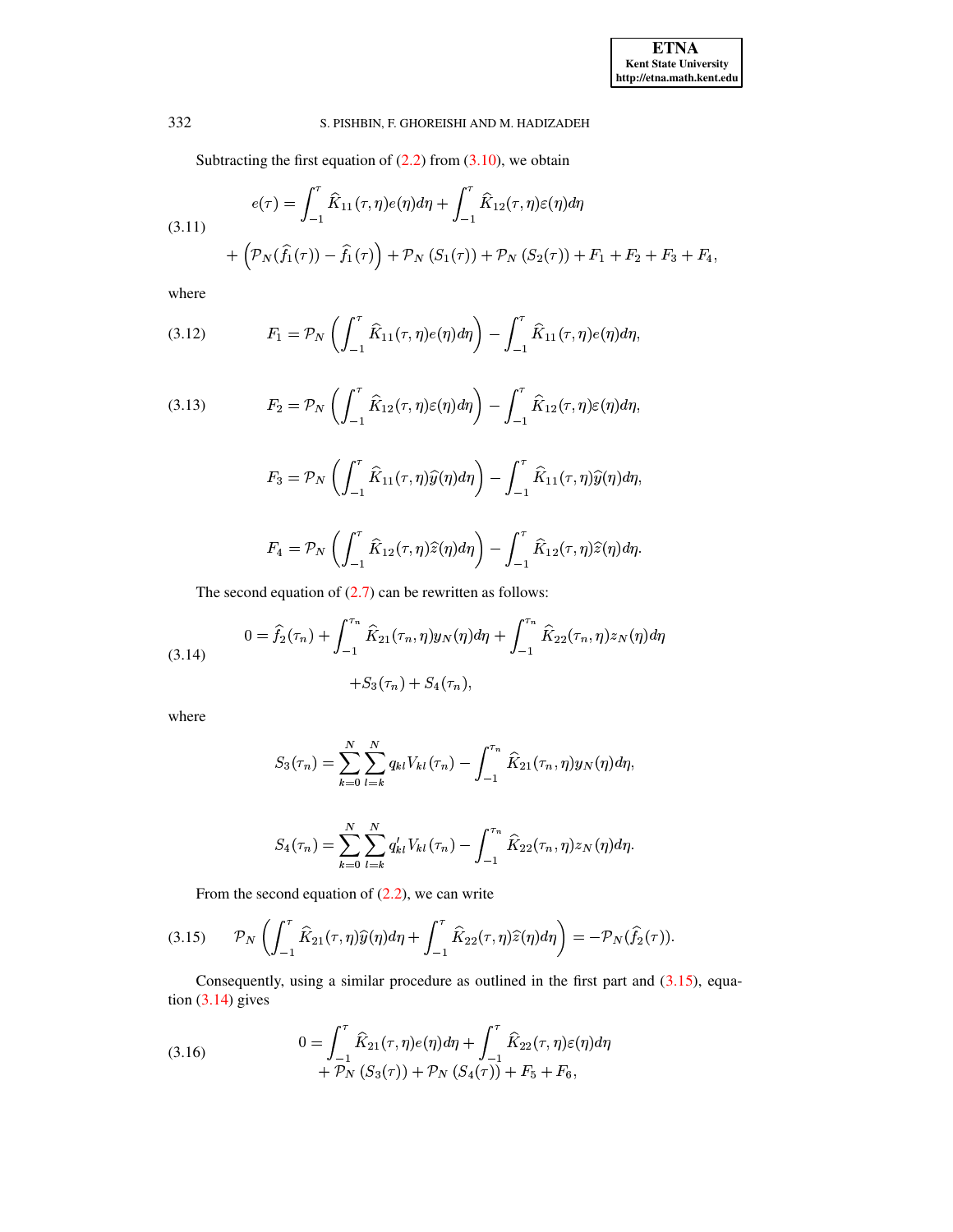where  $F_5$  and  $F_6$  are defined by

$$
F_5 = \mathcal{P}_N \left( \int_{-1}^{\tau} \hat{K}_{21}(\tau, \eta) e(\eta) d\eta \right) - \int_{-1}^{\tau} \hat{K}_{21}(\tau, \eta) e(\eta) d\eta,
$$
  

$$
F_6 = \mathcal{P}_N \left( \int_{-1}^{\tau} \hat{K}_{22}(\tau, \eta) \varepsilon(\eta) d\eta \right) - \int_{-1}^{\tau} \hat{K}_{22}(\tau, \eta) \varepsilon(\eta) d\eta.
$$

Differentiating (3.16) with respect to  $\tau$ , yields:

<span id="page-6-0"></span>(3.17) 
$$
- \widehat{K}_{21}(\tau,\tau)e(\tau) - \widehat{K}_{22}(\tau,\tau)\varepsilon(\tau) = \int_{-1}^{\tau} \frac{\partial \widehat{K}_{21}(\tau,\eta)}{\partial \tau} e(\eta) d\eta + \int_{-1}^{\tau} \frac{\partial \widehat{K}_{22}(\tau,\eta)}{\partial \tau} \varepsilon(\eta) d\eta + \mathcal{P}'_{N}(S_{3}(\tau)) + \mathcal{P}'_{N}(S_{4}(\tau)) + F'_{5} + F'_{6}.
$$

Equations  $(3.11)$  and  $(3.17)$  can be written as the equivalent compact matrix representation:

<span id="page-6-1"></span>(3.18) 
$$
\mathbf{A}(\tau)\mathbf{E}(\tau) = \int_{-1}^{\tau} \mathbf{K}(\tau, \eta) \mathbf{E}(\eta) d\eta + \mathbf{B},
$$

with

$$
\mathbf{A}(\tau) = \begin{bmatrix} 1 & 0 \\ -\widehat{K}_{21}(\tau,\tau) & -\widehat{K}_{22}(\tau,\tau) \end{bmatrix}, \qquad \mathbf{K}(\tau,\eta) = \begin{bmatrix} \widehat{K}_{11}(\tau,\eta) & \widehat{K}_{12}(\tau,\eta) \\ \frac{\partial \widehat{K}_{21}(\tau,\eta)}{\partial \tau} & \frac{\partial \widehat{K}_{22}(\tau,\eta)}{\partial \tau} \end{bmatrix},
$$

$$
\mathbf{E}(\tau) = \begin{bmatrix} e(\tau) \\ \varepsilon(\tau) \end{bmatrix},
$$

and

$$
\mathbf{B} = \begin{bmatrix} (\mathcal{P}_N(\hat{f}_1(\tau)) - \hat{f}_1(\tau)) + \mathcal{P}_N(S_1(\tau)) + \mathcal{P}_N(S_2(\tau)) + F_1 + F_2 + F_3 + F_4 \\ \mathcal{P}_N'(S_3(\tau)) + \mathcal{P}_N'(S_4(\tau)) + F_5' + F_6' \end{bmatrix}.
$$

Noting that, since  $|\widehat{K}_{22}(\tau,\tau)| \geq k_0 > 0$ , the inverse of the matrix  $\mathbf{A}(\tau)$  exists and is bounded.

From now on, to simplify the notation, we denote  $\|\cdot\|_{L^2(-1,1)}$  by  $\|\cdot\|$ . Using the Gronwall inequality (see, e.g.,  $[19, \text{Lemma } 3.4]$ ) on  $(3.18)$ , we have

$$
||\mathbf{E}|| \le C||\mathbf{B}||.
$$

<span id="page-6-2"></span>It follows from  $(3.4)$  that

(3.20) 
$$
\|\mathcal{P}_N(\hat{f}_1(\tau)) - \hat{f}_1(\tau)\| \leq CN^{-m} |\hat{f}_1|_{H^{m,N}(-1,1)}.
$$

Using  $(3.4)$  and  $(3.3)$  for  $m = 1$ , we obtain

$$
||F_1|| \le CN^{-1} ||\hat{K}_{11}(\tau,\tau)e(\tau) + \int_{-1}^{\tau} \frac{\partial (\hat{K}_{11}(\tau,\eta))}{\partial \tau} e(\eta) d\eta ||
$$
  
\n
$$
\le CN^{-1} \left\{ ||\hat{K}_{11}(\tau,\tau)|| ||e(\tau)|| + || \int_{-1}^{\tau} \frac{\partial (\hat{K}_{11}(\tau,\eta))}{\partial \tau} e(\eta) d\eta || \right\}
$$
  
\n
$$
\le CN^{-1} \left\{ ||\hat{K}_{11}(\tau,\tau)|| CN^{-m} |\hat{y}|_{H^{m,N}(-1,1)} + C ||e(\tau)|| \right\}
$$
  
\n
$$
\le CN^{-1} \left\{ (||\hat{K}_{11}(\tau,\tau)|| + C) CN^{-m} |\hat{y}|_{H^{m,N}(-1,1)} \right\}
$$
  
\n
$$
\le CN^{-1-m} |\hat{y}|_{H^{m,N}(-1,1)},
$$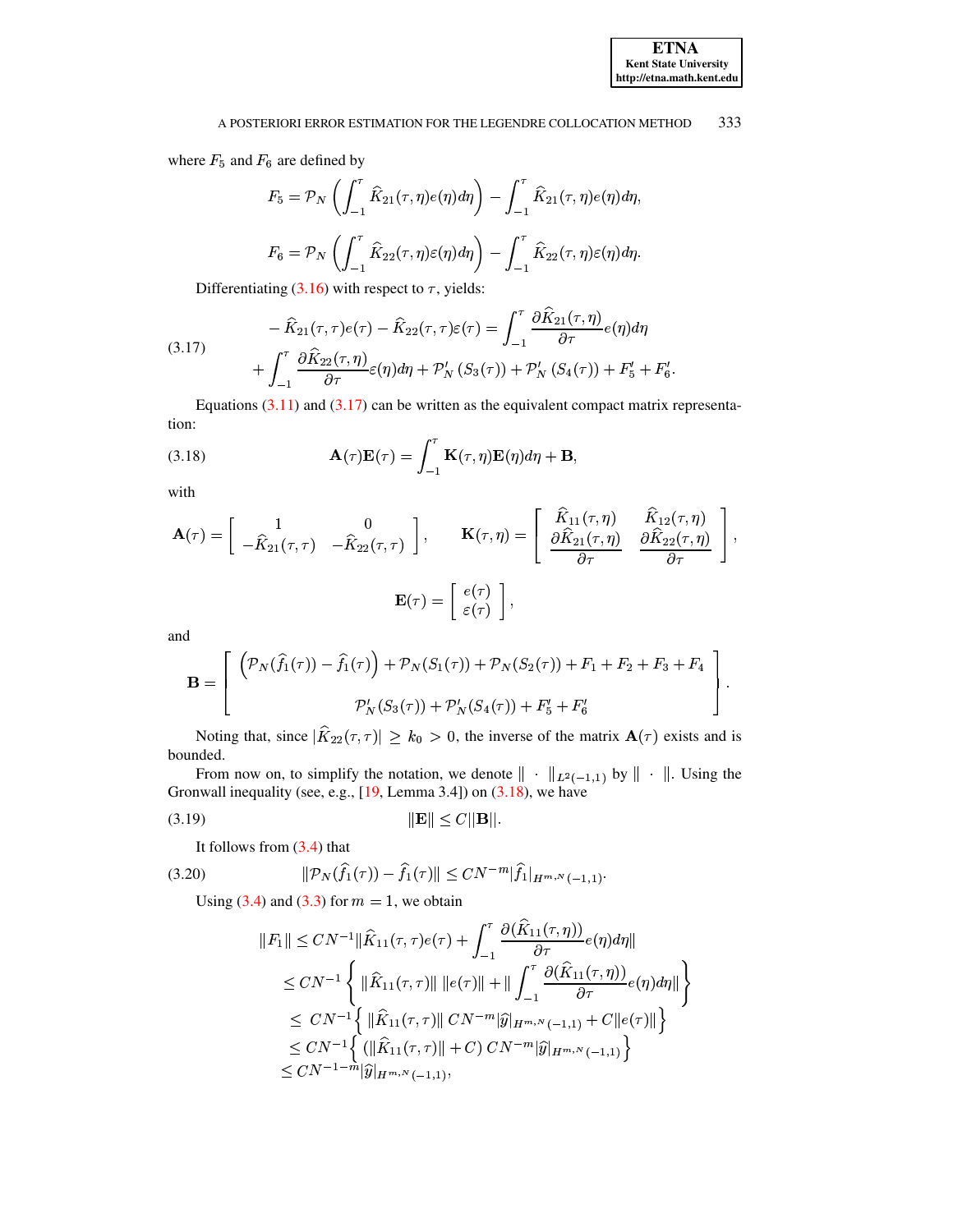and consequently

$$
||F_2|| \le CN^{-1-m} |\widehat{z}|_{H^{m,N}(-1,1)},
$$
  

$$
||F_3|| \le CN^{-1} ||\widehat{y}||,
$$
  

$$
||F_4|| \le CN^{-1} ||\widehat{z}||.
$$

Also,

$$
P_N(S_1(\tau)) = \sum_{k=0}^N \left( \frac{1}{\gamma_k} \sum_{n=0}^N w_n S_1(\tau_n) P_k(\tau_n) \right) P_k(\tau)
$$
  
= 
$$
\sum_{n=0}^N S_1(\tau_n) \left( w_n \sum_{k=0}^N \frac{1}{\gamma_k} P_k(\tau) P_k(\tau_n) \right)
$$
  
= 
$$
\sum_{n=0}^N S_1(\tau_n) L_n(\tau),
$$

where  $L_n(\tau)$  is the Lagrange interpolation polynomial based on the Gauss quadrature nodes (see, e.g., [14, page 90]). Therefore, we have

<span id="page-7-0"></span>(3.21) 
$$
\|\mathcal{P}_N(S_1(\tau))\| \leq \max_{0 \leq n \leq N} |S_1(\tau_n)| \max_{\tau \in (-1,1)} \sum_{n=0}^N |L_n(\tau)|.
$$

Moreover, using the Cauchy-Schwarz inequality [6],  $|S_1(\tau_n)|$  can be written as:

$$
|S_1(\tau_n)| = \left| \int_{-1}^{\tau_n} \left( \mathcal{P}_N(\widehat{K}_{11}(\tau_n, \eta)) - \widehat{K}_{11}(\tau_n, \eta) \right) \widehat{y}_N(\eta) d\eta \right|
$$
  
\$\leq\$  $||\mathcal{P}_N(\widehat{K}_{11}(\tau_n, \eta)) - \widehat{K}_{11}(\tau_n, \eta)|| ||\widehat{y}_N||.$ 

It then follows from  $(3.4)$  that

<span id="page-7-1"></span>
$$
(3.22) \t |S_1(\tau_n)| \leq CN^{-m} |\widehat{K}_{11}(\tau_n, \eta)|_{H^{m,N}(-1,1)} (\|e\| + \|\widehat{y}\|).
$$

The expression  $\max_{\tau \in (-1,1)} \sum_{n=0}^{N} |L_n(\tau)|$  in (3.21) can be estimated by considering the fol-

lowing result on the Lebesgue constant for Lagrange interpolation from [18]:

<span id="page-7-4"></span>(3.23) 
$$
\max_{\eta \in (-1,1)} \sum_{i=0}^{N} |L_i(\eta)| = 1 + C_0 N^{\frac{1}{2}} + C_1 + O(N^{\frac{-1}{2}}),
$$

where  $\{L_j(x)\}_{j=0}^N$  are Lagrange interpolation polynomials with the Legendre Gauss, Gauss-Radau, or Gauss-Lobatto points  $\{x_j\}_{j=0}^N$ .<br>Considering the above result and (3.22), the following relation for (3.21) holds

<span id="page-7-2"></span>
$$
(3.24) \t ||\mathcal{P}_N(S_1(\tau))|| \leq CN^{\frac{1}{2}-m}\Omega_{11}(CN^{-m}|\widehat{y}|_{H^{m,N}(-1,1)} + ||\widehat{y}||),
$$

and similarly

<span id="page-7-3"></span>
$$
(3.25) \t\t ||\mathcal{P}_N(S_2(\tau))|| \leq CN^{\frac{1}{2}-m}\Omega_{12}(CN^{-m}|\widehat{z}|_{H^{m,N}(-1,1)} + ||\widehat{z}||).
$$

334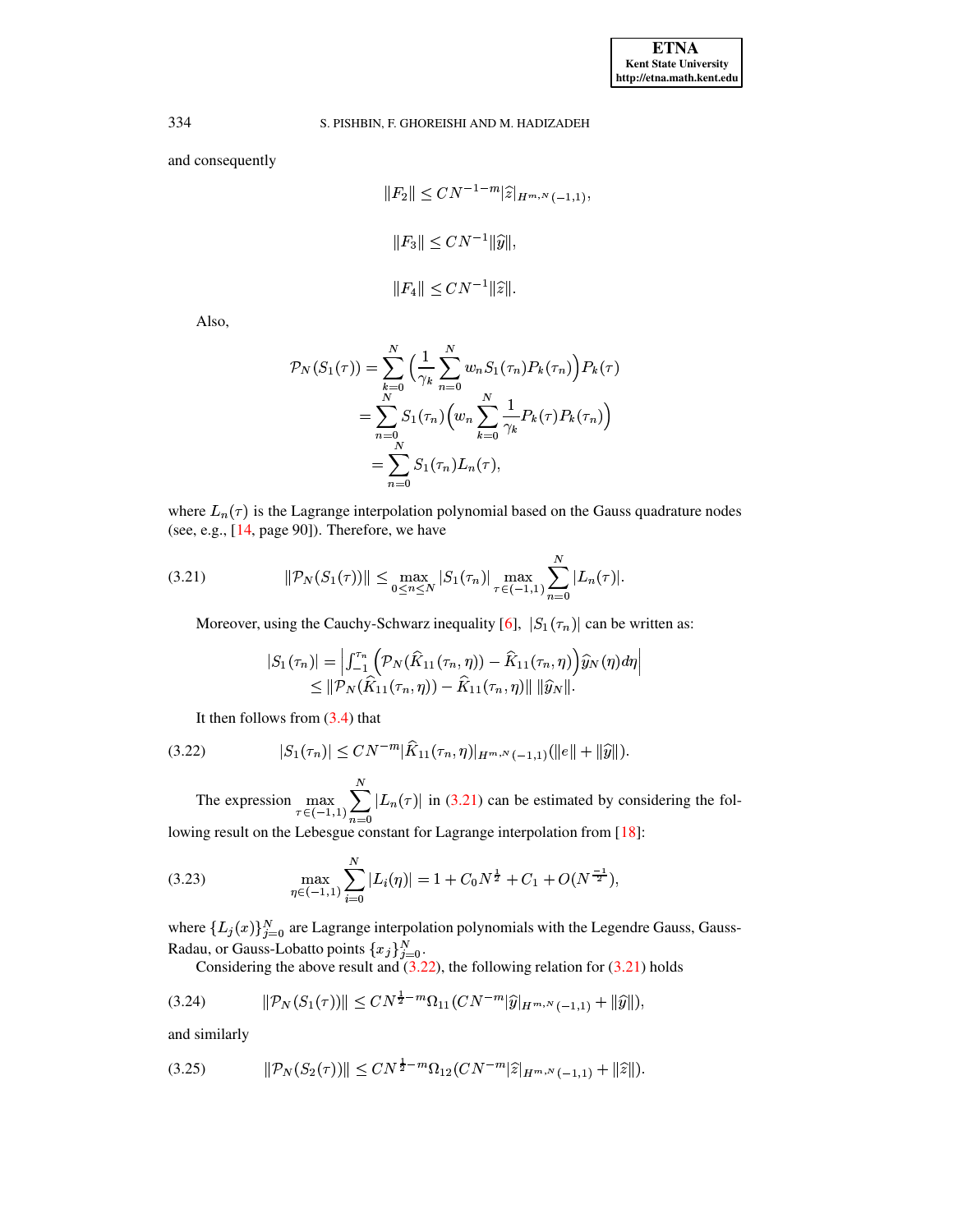Set  $l = 1$  in (3.5) and using (3.2), we have

$$
||F_5'|| \leq ||F_5||_{H^1(-1,1)} \leq CN^{\frac{3}{2}-m} \Big| \int_{-1}^{\tau} \widehat{K}_{21}(\tau,\eta) e(\eta) d\eta \Big|_{H^{m,N}(-1,1)}
$$

Applying (3.3) for  $m = 1$ , the above relation can be written as

$$
||F_5'|| \le N^{\frac{1}{2}}||\widehat{K}_{21}(\tau,\tau)e(\tau) + \int_{-1}^{\tau} \frac{\partial(\widehat{K}_{21}(\tau,\eta))}{\partial \tau} e(\eta) d\eta||
$$
  
\$\le N^{\frac{1}{2}} \left\{ (||\widehat{K}\_{21}(\tau,\tau)|| + C) CN^{-m}|\widehat{y}|\_{H^m,N}(-1,1) \right\} \le CN^{\frac{1}{2}-m}|\widehat{y}|\_{H^{m,N}(-1,1)}

Consequently, we have

$$
|F_6'|| \leq CN^{\frac{1}{2}-m} |\widehat{z}|_{H^{m,N}(-1,1)}.
$$

It then follows from  $(3.1)$ ,  $(3.24)$  and  $(3.25)$  that

$$
|\mathcal{P}'_N(S_3(\tau))|| \le CN^2 \|\mathcal{P}_N(S_3(\tau))|| \le CN^{\frac{9}{2}-m}\Omega_{21}(CN^{-m}|\widehat{y}|_{H^{m,N}(-1,1)} + \|\widehat{y}\|),
$$

and

$$
\|\mathcal{P}_N'(S_4(\tau))\| \le CN^{\frac{5}{2}-m}\Omega_{22}(CN^{-m}|\widehat{z}|_{H^{m,N}(-1,1)} + \|\widehat{z}\|).
$$

Finally, combining the above estimates and  $(3.19)$ , the desired error estimates  $(3.6)$  and  $(3.7)$  are obtained. Д

<span id="page-8-0"></span>4. Generalization to the semi-explicit IAEs of index-1 in the Volterra-Hammerstein form. As a matter of interest, it is remarked that this approach may be applicable for the nonlinear IAEs of index-1. For this purpose, here we will consider the nonlinear semi-explicit IAEs of index-1 and try to obtain an error estimation for the proposed method similar to Theorem 3.1. We emphasize that our error analysis does not cover the general nonlinear case which contains some complications and restrictions for establishing a convergent result that will be the subject of our future work.

Consider the nonlinear semi-explicit IAEs of index-1 in the Volterra-Hammerstein form

(4.1) 
$$
\begin{cases} y(t) = f_1(t) + \int_0^t \mathbf{K}_1(t,s) \mathbf{G}_1(s,y(s),z(s)) ds, \\ 0 = f_2(t) + \int_0^t \mathbf{K}_2(t,s) \mathbf{G}_2(s,y(s),z(s)) ds, \quad t \in I = [0,T]. \end{cases}
$$

where  $\mathbf{K}_i(t,s) = [K_{i1}(t,s), K_{i2}(t,s)]$  are sufficiently smooth and  $\mathbf{G}_i(s,y(s),z(s)) =$  $[G_{i1}(s, y(s)), G_{i2}(s, z(s))]^T$  are nonlinear in  $y(s)$  and  $z(s), i = 1, 2$ .

Using the change of variables  $(2.1)$ , the system can be written in the general form:

<span id="page-8-1"></span>(4.2) 
$$
\widehat{\mathbf{A}}\widehat{X}(\tau) = \widehat{f}(\tau) + \int_{-1}^{\tau} \widehat{\mathbf{K}}(\tau, \eta) \widehat{\mathbf{G}}(\eta, \widehat{X}(\eta)) d\eta, \qquad \tau \in [-1, 1],
$$

where 
$$
\widehat{X}(\tau) = [\widehat{y}, \widehat{z}]^T
$$
,  $\widehat{f}(\tau) = [\widehat{f}_1, \widehat{f}_2]^T$ ,  $\widehat{\mathbf{K}}(\tau, \eta) = \text{diag}[\widehat{\mathbf{K}}_1, \widehat{\mathbf{K}}_2]$ ,  $\widehat{\mathbf{G}}(\eta, \widehat{X}(\eta)) = [\widehat{\mathbf{G}}_1, \widehat{\mathbf{G}}_2]^T$  and  $\widehat{\mathbf{A}} = \begin{bmatrix} 1 & 0 \\ 0 & 0 \end{bmatrix}$ .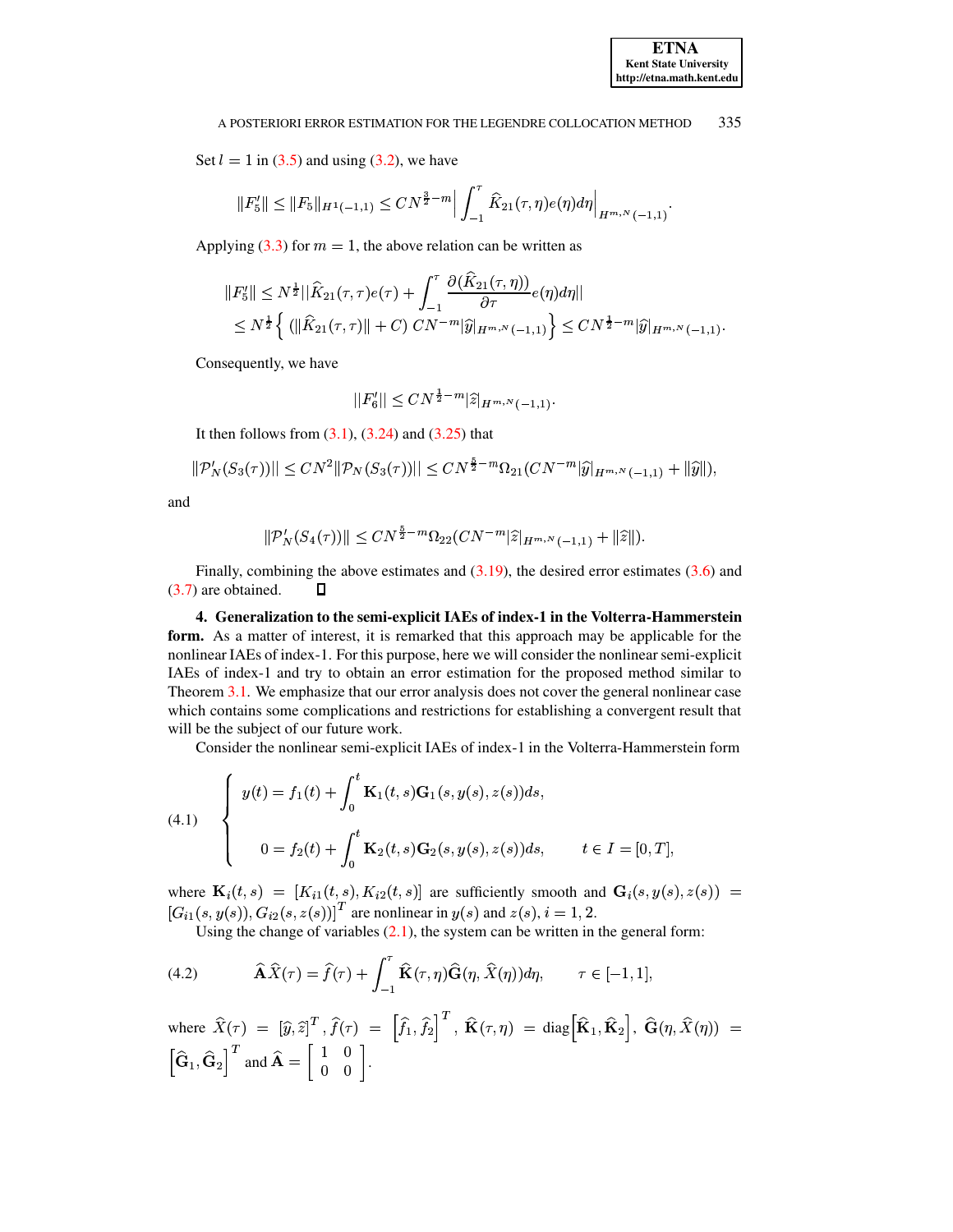<span id="page-9-1"></span>Using the discrete expansion of  $X(\tau)$ , we obtain:

(4.3) 
$$
\mathcal{P}_N(\widehat{X}(\eta)) = \widehat{X}_N(\eta) = \sum_{k=0}^N \widehat{x}_k P_k(\eta).
$$

<span id="page-9-0"></span>Assume that, the nonlinear analytic function  $\mathbf{G}(\eta, X(\eta))$  can be expanded as: <sup>o</sup> <sup>o</sup> <sup>o</sup> <sup>o</sup>

(4.4) 
$$
\widehat{\mathbf{G}}(\eta, \widehat{X}(\eta))) \simeq \sum_{i=0}^{N} \gamma_i(\eta) \widehat{X}^i(\eta).
$$

<span id="page-9-2"></span>Substituting  $X_N(\eta)$  in [\(4.4\)](#page-9-0), yields

(4.5) 
$$
\widehat{\mathbf{G}}_N(\eta, \widehat{X}_N(\eta)) \simeq \sum_{i=0}^N \gamma_i(\eta) \widehat{X}_N^i(\eta).
$$

Using the orthogonal Legendre series expansion of  $\mathbf{K}(\tau, \eta)$ , [\(4.3\)](#page-9-1), [\(4.5\)](#page-9-2), and inserting the Gauss Legendre quadrature points  $\tau_n$  in the system [\(4.2\)](#page-8-1), we conclude

<span id="page-9-3"></span>
$$
(4.6) \quad \widehat{\mathbf{A}} \sum_{k=0}^{N} \widehat{x}_{k} P_{k}(\tau_{n}) = \widehat{f}(\tau_{n}) + \sum_{i=0}^{N} \int_{-1}^{\tau_{n}} \gamma_{i}(\eta) \Big( \sum_{l=0}^{N} \widehat{\mathbf{K}}_{l} P_{l}(\eta) \Big) \Big( \sum_{k=0}^{N} \widehat{x}_{k} P_{k}(\eta) \Big)^{i} d\eta, \nm = 0, 1, \cdots, N,
$$

where  $\{\gamma_i(\eta)\}_{i=0}^N$  are continuous functions and  $\{\widehat{\mathbf{K}}_l\}_{l=0}^N$  can be obtaine from [\(2.4\)](#page-2-4).<br>The above procedure leads to a nonlinear system of equations for  $\widehat{x}_k$  whose

re { $\gamma_i(\eta)$ } $\gamma_{i=0}$  are continuous functions and { $\kappa_i$ } $\gamma_{i=0}$  can be obtaine from (2.4).<br>The above procedure leads to a nonlinear system of equations for  $\hat{x}_k$  whose solution yields the unknown coefficients.

We can now follow the strategy given in the previous section with some restrictions and new conditions for establishing a convergent result similar to Theorem [3.1:](#page-3-6)

<span id="page-9-6"></span>THEOREM 4.1. *Assume that the hypotheses of Theorem [3.1](#page-3-6) hold and let the function*  $\mathbf{G}(\eta, X(\eta))$  in the nonlinear IAEs (4.2) satisfy (4.4). If  $X_N = [\hat{y}_N, \hat{z}_N]$  be the Legendre<br>collocation approximation of  $\hat{Y} = [\hat{y}_N \hat{z}]$  which is defined by (2.5), then the following esti- $\mathbf{G}(\eta, X(\eta))$  in the nonlinear IAEs [\(4.2\)](#page-8-1) satisfy [\(4.4\)](#page-9-0). If  $X_N = [\hat{y}_N, \hat{z}_N]$  be the Legendre collocation approximation of  $\hat{X} = [\hat{y}, \hat{z}]$  which is defined by [\(2.5\)](#page-2-1), then the following estimates hold *mates hold*

<span id="page-9-4"></span>
$$
\|\widehat{y}_{N} - \widehat{y}\|_{L^{2}(-1,1)} \le CN^{\frac{5}{2} - m} \Omega_{11} \sum_{i=0}^{N} \left(CN^{\frac{3}{4} - m} |\widehat{y}|_{H^{m,N}(-1,1)} + \|\widehat{y}\|_{L^{\infty}(-1,1)}\right)^{i}
$$
  
\n
$$
+ N^{\frac{5}{2} - m} \Omega_{12} \sum_{i=0}^{N} \left(CN^{\frac{3}{4} - m} |\widehat{z}|_{H^{m,N}(-1,1)} + \|\widehat{z}\|_{L^{\infty}(-1,1)}\right)^{i}
$$
  
\n
$$
+ CN^{\frac{1}{2} - m} \left(|\widehat{y}|_{H^{m,N}(-1,1)} + |\widehat{z}|_{H^{m,N}(-1,1)}\right)
$$
  
\n
$$
+ \widehat{W}_{11}(\widehat{y}) + \widehat{W}_{12}(\widehat{z}),
$$

<span id="page-9-5"></span>
$$
\|\hat{z}_{N} - \hat{z}\|_{L^{2}(-1,1)} \le CN^{\frac{5}{2} - m} \Omega_{21} \sum_{i=0}^{N} \left(CN^{\frac{3}{4} - m} |\hat{y}|_{H^{m,N}(-1,1)} + \|\hat{y}\|_{L^{\infty}(-1,1)}\right)^{i}
$$
  
(4.8)  

$$
+ CN^{\frac{5}{2} - m} \Omega_{22} \sum_{i=0}^{N} \left(CN^{\frac{3}{4} - m} |\hat{z}|_{H^{m,N}(-1,1)} + \|\hat{z}\|_{L^{\infty}(-1,1)}\right)^{i}
$$

$$
+ CN^{\frac{1}{2} - m} \left(|\hat{y}|_{H^{m,N}(-1,1)} + |\hat{z}|_{H^{m,N}(-1,1)}\right)
$$

$$
+ \widehat{W}_{21}(\hat{y}) + \widehat{W}_{22}(\hat{z}),
$$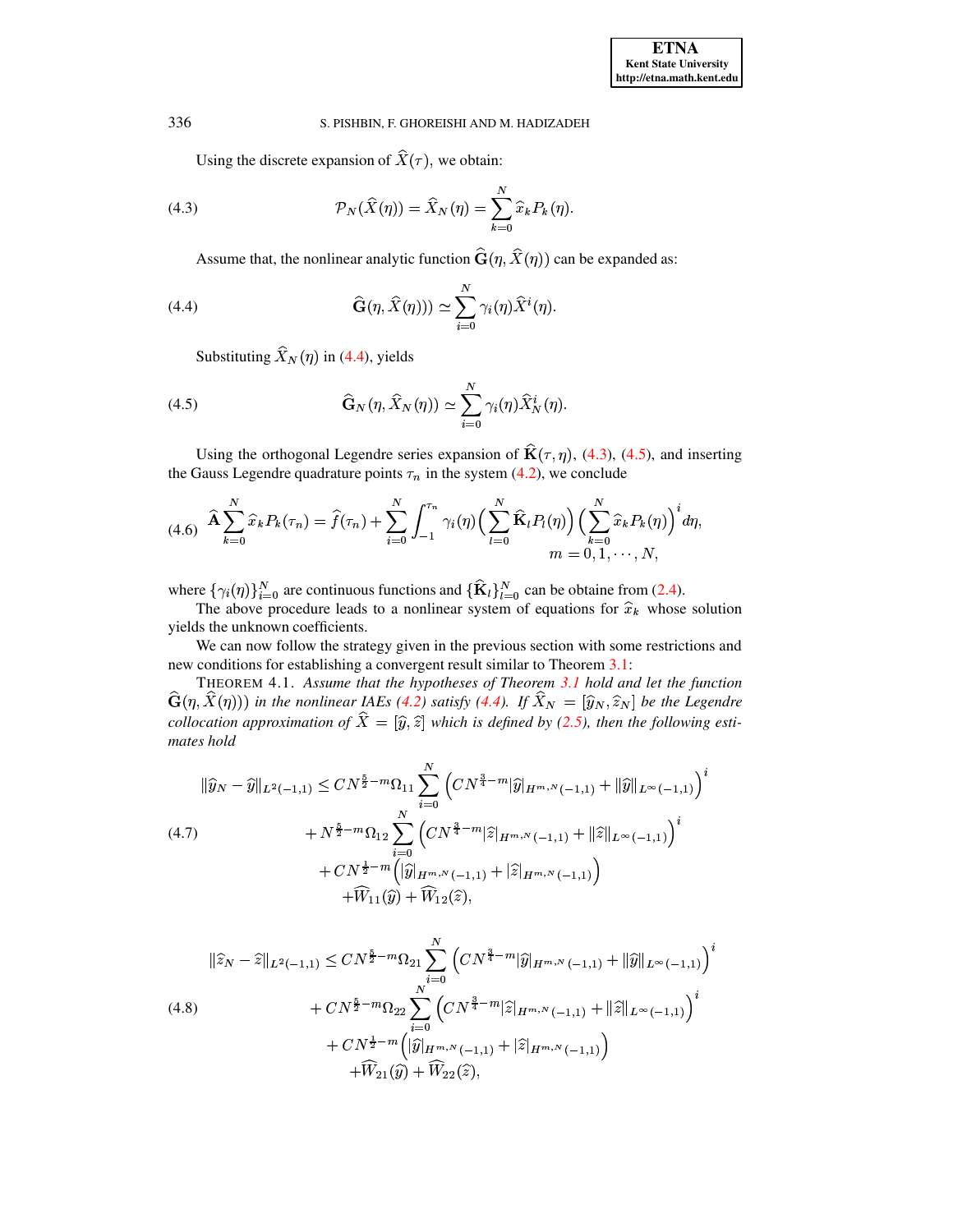where

$$
\widehat{W}_{kj}(\widehat{u}) = C\Phi_{kj} N^{\frac{13}{4}-m} |\widehat{u}|_{H^{m,N}(-1,1)} \sum_{i=2}^{N} \left\{ \left( CN^{\frac{3}{4}-m} |\widehat{u}|_{H^{m,N}(-1,1)} \right) + ||\widehat{u}||_{L^{\infty}(-1,1)} \right\} + \cdots + ||\widehat{u}||_{L^{\infty}(-1,1)}^{i-1} \left\},
$$

and

$$
\Phi_{kj} = \max_{0 \le n \le N} \|\widehat{K}_{kj}(\tau_n, \eta)\|_{L^2(-1,1)}, \qquad k, j = 1, 2,
$$

provided that  $N$  is sufficiently large.

*Proof.* Rewriting the first equation of (4.6) as:

<span id="page-10-0"></span>(4.9) 
$$
\widehat{y}_N(\tau_n) = \widehat{f}_1(\tau_n) + \sum_{i=0}^N \int_{-1}^{\tau_n} (\gamma_{11})_i \widehat{K}_{11}(\tau_n, \eta) \widehat{y}_N^i(\eta) d\eta + D_1(\tau_n) + \sum_{i=0}^N \int_{-1}^{\tau_n} (\gamma_{12})_i \widehat{K}_{12}(\tau_n, \eta) \widehat{z}_N^i(\eta) d\eta + D_2(\tau_n),
$$

where

$$
D_1(\tau_n) = \sum_{i=0}^N \int_{-1}^{\tau_n} (\gamma_{11})_i \Big( \mathcal{P}_N(\widehat{K}_{11}(\tau_n, \eta)) - \widehat{K}_{11}(\tau_n, \eta) \Big) \widehat{y}_N^i(\eta) d\eta,
$$

$$
D_2(\tau_n) = \sum_{i=0}^N \int_{-1}^{\tau_n} (\gamma_{12})_i \Big( \mathcal{P}_N(\widehat{K}_{12}(\tau_n, \eta)) - \widehat{K}_{12}(\tau_n, \eta) \Big) \widehat{z}_N^i(\eta) d\eta.
$$

The first equation of  $(4.2)$ , together with  $(4.4)$ , gives rise to

<span id="page-10-1"></span>
$$
\mathcal{P}_N\left(\int_{-1}^{\tau}(\gamma_{11})_1\hat{K}_{11}(\tau,\eta)\hat{y}(\eta)d\eta + \int_{-1}^{\tau}(\gamma_{12})_1\hat{K}_{12}(\tau,\eta)\hat{z}(\eta)d\eta\right) =
$$
\n(4.10) 
$$
+ \mathcal{P}_N\left(\hat{y}(\tau) - \hat{f}_1(\tau) - \int_{-1}^{\tau}((\gamma_{11})_0\hat{K}_{11}(\tau,\eta) + (\gamma_{12})_0\hat{K}_{12}(\tau,\eta))d\eta\right) - \mathcal{P}_N\left(\sum_{i=2}^N \int_{-1}^{\tau}((\gamma_{11})_i\hat{K}_{11}(\tau,\eta)\hat{y}^i(\eta) + (\gamma_{12})_i\hat{K}_{12}(\tau,\eta)\hat{z}^i(\eta))d\eta\right).
$$

Considering  $(3.10)$ , after some manipulations on  $(4.9)$  and inserting  $(4.10)$  into the resulted equation, we obtain

<span id="page-10-2"></span>
$$
(4.11) \qquad 0 = \int_{-1}^{\tau} (\gamma_{11})_1 \hat{K}_{11}(\tau, \eta) e(\eta) d\eta + \int_{-1}^{\tau} (\gamma_{12})_1 \hat{K}_{12}(\tau, \eta) \varepsilon(\eta) d\eta + W_1 + W_2 + \mathcal{P}_N (D_1(\tau)) + \mathcal{P}_N (D_2(\tau)) + F_1 + F_2,
$$

where

$$
W_1 = \sum_{i=2}^N \mathcal{P}_N\Big(\int_{-1}^{\tau} (\gamma_{11})_i \hat{K}_{11}(\tau_n, \eta) (\hat{y}_N^i(\eta) - \hat{y}^i(\eta)) d\eta \Big),
$$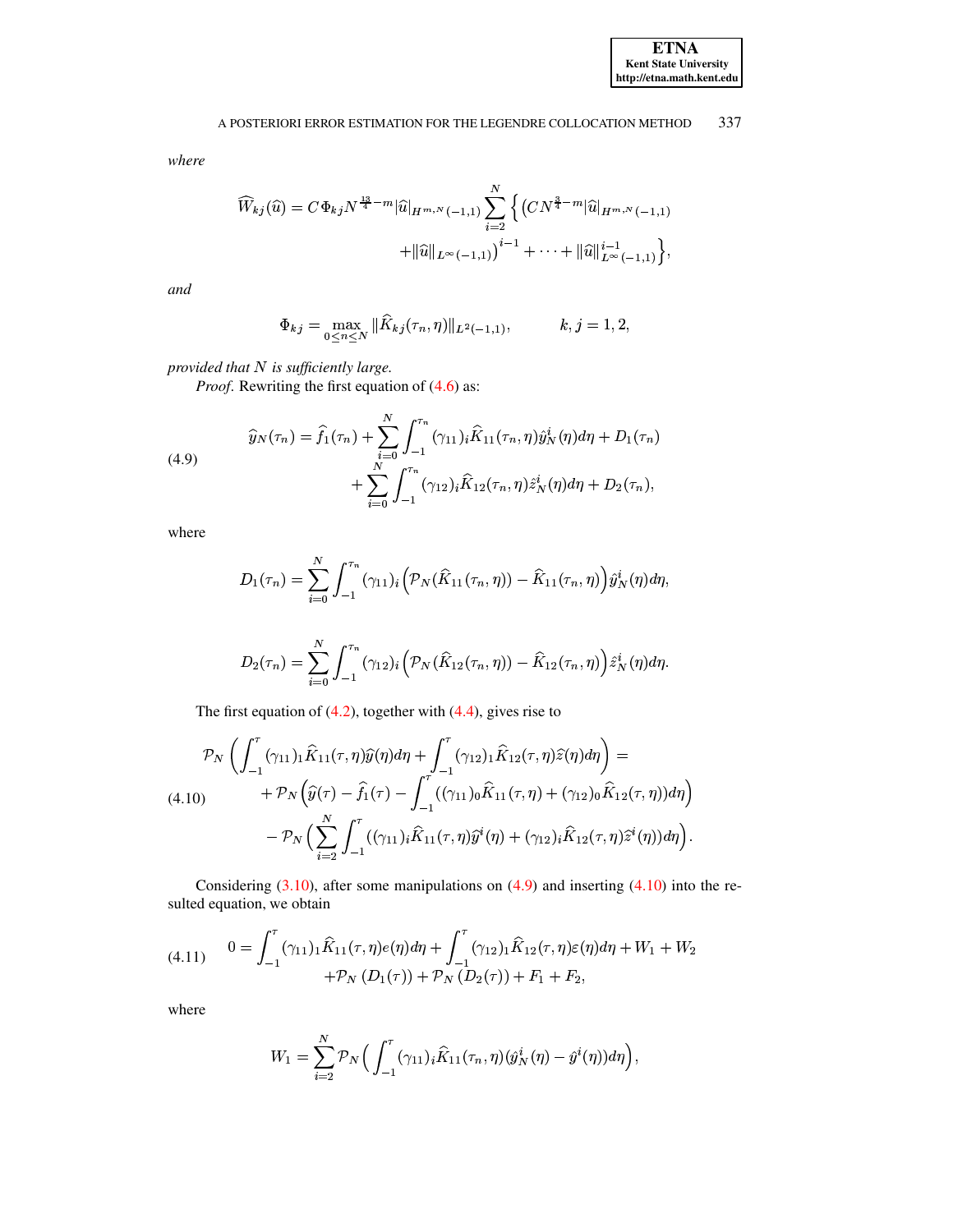$\ddot{\phantom{a}}$ 

S. PISHBIN, F. GHOREISHI AND M. HADIZADEH

$$
W_2 = \sum_{i=2}^N \mathcal{P}_N\Big(\int_{-1}^{\tau} (\gamma_{12})_i \hat{K}_{12}(\tau_n, \eta) (\hat{z}_N^i(\eta) - \hat{z}^i(\eta)) d\eta \Big).
$$

Differentiating (4.11) with respect to  $\tau$ , yields:

<span id="page-11-0"></span>
$$
-(\gamma_{11})_1 \hat{K}_{11}(\tau,\tau) e(\tau) - (\gamma_{12})_1 \hat{K}_{12}(\tau,\tau) \varepsilon(\tau) = \int_{-1}^{\tau} \frac{\partial \hat{K}_{11}(\tau,\eta)(\gamma_{11})_1}{\partial \tau} e(\eta) d\eta + W_1' + W_2' + \int_{-1}^{\tau} \frac{\partial \hat{K}_{12}(\tau,\eta)(\gamma_{12})_1}{\partial \tau} \varepsilon(\eta) d\eta + \mathcal{P'}_N(D_1(\tau)) + \mathcal{P'}_N(D_2(\tau)) + F_1' + F_2'.
$$
\n(4.12)

Consequently, the second equation of  $(4.6)$  can be written as:

<span id="page-11-1"></span>
$$
-(\gamma_{21})_1 \hat{K}_{21}(\tau,\tau)e(\tau) - (\gamma_{22})_1 \hat{K}_{22}(\tau,\tau)\varepsilon(\tau) = \int_{-1}^{\tau} \frac{\partial \hat{K}_{21}(\tau,\eta)(\gamma_{21})_1}{\partial \tau} e(\eta) d\eta + W'_3 + W'_4 + \int_{-1}^{\tau} \frac{\partial \hat{K}_{22}(\tau,\eta)(\gamma_{22})_1}{\partial \tau} \varepsilon(\eta) d\eta + \mathcal{P}'_N(D_3(\tau)) + \mathcal{P}'_N(D_4(\tau)) + F'_5 + F'_6,
$$
\n(4.13)

where

$$
W'_{3} = \sum_{i=2}^{N} \mathcal{P'}_{N}\Big(\int_{-1}^{\tau} (\gamma_{21})_{i} \hat{K}_{21}(\tau_{n}, \eta)(\hat{y}_{N}^{i}(\eta) - \hat{y}^{i}(\eta)) d\eta\Big),
$$
  
\n
$$
W'_{4} = \sum_{i=2}^{N} \mathcal{P'}_{N}\Big(\int_{-1}^{\tau} (\gamma_{22})_{i} \hat{K}_{22}(\tau_{n}, \eta)(\hat{z}_{N}^{i}(\eta) - \hat{z}^{i}(\eta)) d\eta\Big),
$$
  
\n
$$
D_{3}(\tau) = \sum_{i=0}^{N} \int_{-1}^{\tau} (\gamma_{21})_{i} \Big(\mathcal{P}_{N}(\hat{K}_{21}(\tau, \eta)) - \hat{K}_{21}(\tau, \eta)\Big) \hat{y}_{N}^{i}(\eta) d\eta,
$$
  
\n
$$
D_{4}(\tau) = \sum_{i=0}^{N} \int_{-1}^{\tau} (\gamma_{22})_{i} \Big(\mathcal{P}_{N}(\hat{K}_{22})(\tau, \eta)) - \hat{K}_{22}(\tau, \eta)\Big) \hat{z}_{N}^{i}(\eta) d\eta.
$$

Now, considering  $(4.12)$  and  $(4.13)$  in the matrix notation  $(3.18)$  and using the Gronwall inequality for the obtained equation, we conclude:

$$
||\mathbf{E}|| \le C ||\tilde{\mathbf{B}}||,
$$

where

<span id="page-11-2"></span>
$$
\tilde{\mathbf{B}} = \begin{bmatrix} \mathcal{P}'_{N}(D_1(\tau)) + \mathcal{P}'_{N}(D_2(\tau)) + W'_1 + W'_2 + F'_1 + F'_2 \\ W'_3 + W'_4 + \mathcal{P}'_{N}(D_3(\tau)) + \mathcal{P}'_{N}(D_4(\tau)) + F'_5 + F'_6 \end{bmatrix}
$$

In a similar manner to  $(3.21)$  and  $(3.22)$ , we have

(4.15) 
$$
\|\mathcal{P}_N(D_1(\tau))\| \leq \max_{0 \leq n \leq N} |D_1(\tau_n)| \max_{\tau \in (-1,1)} \sum_{n=0}^N |L_n(\tau)|,
$$

338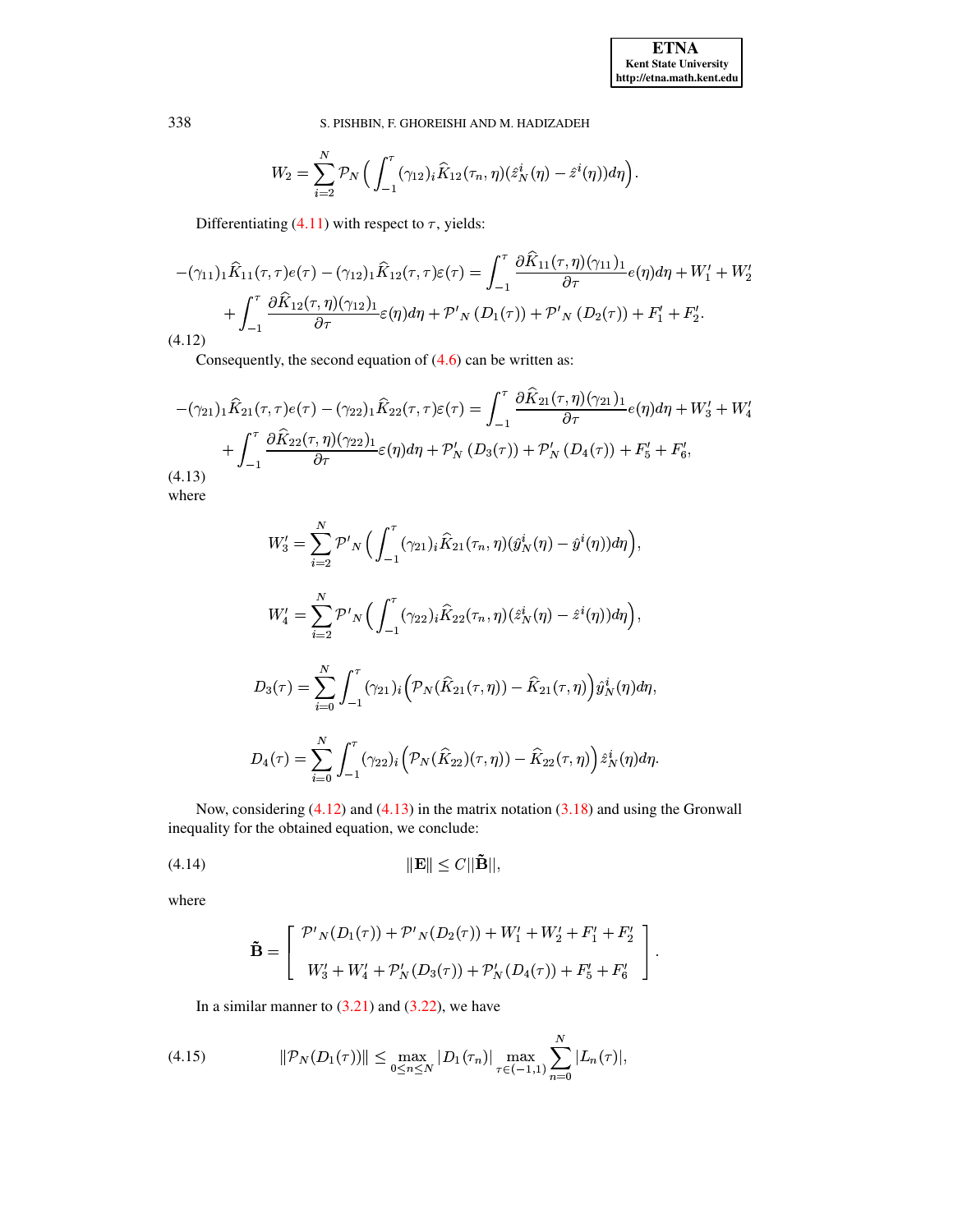such that  $|D_1(\tau_n)|$  can be written as:

$$
|D_1(\tau_n)| = \sum_{i=0}^N \left| \int_{-1}^{\tau_n} (\gamma_{11})_i \left( \mathcal{P}_N(\widehat{K}_{11}(\tau_n, \eta)) - \widehat{K}_{11}(\tau_n, \eta) \right) \widehat{y}_N^i(\eta) d\eta \right|
$$
  
\n
$$
\leq \| \left( \mathcal{P}_N(\widehat{K}_{11}(\tau_n, \eta)) - \widehat{K}_{11}(\tau_n, \eta) \right) \| \sum_{i=0}^N \| (\gamma_{11})_i \widehat{y}_N^i \|
$$
  
\n
$$
\leq CN^{-m} \| \widehat{K}_{11}(\tau_n, \eta) \|_{H^{m,N}(-1,1)} \sum_{\substack{n=0 \ n \text{ N} \\ N}}^N \| \widehat{y}_N^i \|_{L^{\infty}(-1,1)}
$$
  
\n
$$
\leq CN^{-m} \| \widehat{K}_{11}(\tau_n, \eta) \|_{H^{m,N}(-1,1)} \sum_{\substack{n=0 \ n \text{ N} \\ N}}^N \| \widehat{y}_N \|_{L^{\infty}(-1,1)}^i
$$
  
\n
$$
\leq CN^{-m} \| \widehat{K}_{11}(\tau_n, \eta) \|_{H^{m,N}(-1,1)} \sum_{i=0}^N \left( \| e \|_{L^{\infty}(-1,1)} + \| \widehat{y} \|_{L^{\infty}(-1,1)} \right)^i.
$$

We are now applying the well-known Sobolev inequality from [6]

$$
||u||_{L^{\infty}(a,b)} \leq \left(\frac{1}{b-a} + 2\right)^{\frac{1}{2}} ||u||_{L^{2}(a,b)}^{\frac{1}{2}} ||u||_{H^{1}(a,b)}^{\frac{1}{2}},
$$

where  $(a, b) \subset \mathbb{R}$  is a bounded interval of the real line and  $u \in H^1(a, b)$ .

It then follows from  $(3.4)$  and  $(3.5)$  that

$$
|D_1(\tau_n)| \le CN^{-m} |\widehat{K}_{11}(\tau_n, \eta)|_{H^{m, N}(-1, 1)} \sum_{i=0}^N \left( CN^{\frac{3}{4} - m} |\widehat{y}|_{H^{m, N}(-1, 1)} + ||\widehat{y}||_{L^{\infty}(-1, 1)} \right)^i.
$$

On the other hand, using  $(3.1)$  and  $(3.23)$ , similar to  $(3.24)$  and  $(3.25)$ , we obtain

<span id="page-12-0"></span>
$$
\|\mathcal{P}'_N(D_1(\tau))\| \le CN^2 \|\mathcal{P}_N(D_1(\tau))\|
$$
  

$$
\le CN^{\frac{5}{2}-m}\Omega_{11} \sum_{i=0}^N \left(CN^{\frac{3}{4}-m}|\widehat{y}|_{H^{m,N}(-1,1)} + \|\widehat{y}\|_{L^{\infty}(-1,1)}\right)^i,
$$

and

<span id="page-12-1"></span>
$$
(4.17) \qquad \|\mathcal{P}'_{N}(D_2(\tau))\| \le CN^{\frac{5}{2}-m}\Omega_{12}\sum_{i=0}^N \left(CN^{\frac{3}{4}-m}|\widehat{z}|_{H^{m,N}(-1,1)} + \|\widehat{z}\|_{L^{\infty}(-1,1)}\right)^i
$$

Similarly,

$$
||W_1|| \leq \max_{0 \leq n \leq N} \sum_{i=2}^N \Big| \Big( \int_{-1}^{\tau_n} (\gamma_{11})_i \widehat{K}_{11}(\tau_n, \eta) (\widehat{y}_N^i(\eta) - \widehat{y}^i(\eta)) d\eta \Big) \Big| \max_{\tau \in (-1,1)} \sum_{n=0}^N |L_n(\tau)|,
$$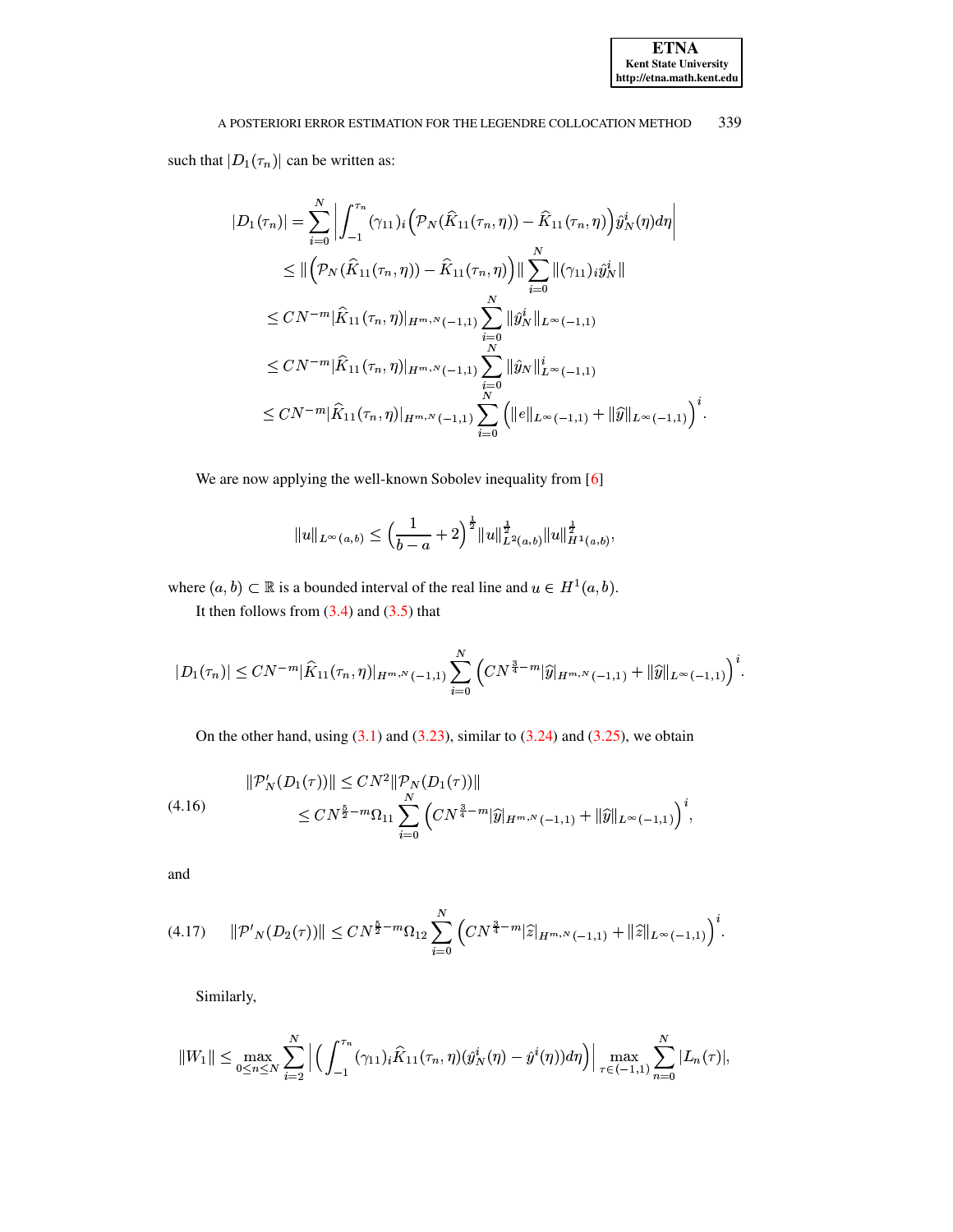such that

$$
\sum_{i=2}^{N} \Big| \Big( \int_{-1}^{\tau_n} (\gamma_{11})_i \hat{K}_{11}(\tau_n, \eta) (\hat{y}_N^i(\eta) - \hat{y}^i(\eta)) d\eta \Big) \Big| \leq \|\hat{K}_{11}(\tau_n, \eta))\| \sum_{i=2}^{N} \|(\gamma_{11})_i (\hat{y}_N^i - \hat{y}^i)\|
$$
  
\n
$$
\leq C \|\hat{K}_{11}(\tau_n, \eta))\| \|\hat{y}_N - \hat{y}\|_{L^{\infty}(-1, 1)} \sum_{i=2}^{N} \|\hat{y}_N^{i-1} + \hat{y}_N^{i-2} \hat{y} + \dots + \hat{y}^{i-1}\|_{L^{\infty}(-1, 1)}
$$
  
\n
$$
\leq C \|\hat{K}_{11}(\tau_n, \eta))\|N^{\frac{3}{4}-m}\|\hat{y}\|_{H^{m, N}(-1, 1)} \sum_{i=2}^{N} \Big( \|\hat{y}_N\|_{L^{\infty}(-1, 1)}^{i-1} + \dots + \|\hat{y}\|_{L^{\infty}(-1, 1)}^{i-1} \Big)
$$
  
\n
$$
\leq C \|\hat{K}_{11}(\tau_n, \eta))\|N^{\frac{3}{4}-m}\|\hat{y}\|_{H^{m, N}(-1, 1)} \sum_{i=2}^{N} \Big( (CN^{\frac{3}{4}-m}\|\hat{y}\|_{H^{m, N}(-1, 1)} + \dots + \|\hat{y}\|_{L^{\infty}(-1, 1)}^{i-1} \Big),
$$

and

$$
||W_1|| \leq C\Phi_{11}N^{\frac{5}{4}-m}|\widehat{y}|_{H^{m,N}(-1,1)} \sum_{i=2}^N \Big( \big(CN^{\frac{3}{4}-m}|\widehat{y}|_{H^{m,N}(-1,1)} + ||\widehat{y}||_{L^{\infty}(-1,1)} \big)^{i-1} + \cdots + ||\widehat{y}||_{L^{\infty}(-1,1)}^{i-1} \Big).
$$

Using  $(3.1)$ , we have

$$
||W_1'|| \leq C\Phi_{11}N^{\frac{13}{4}-m}|\widehat{y}|_{H^{m,N}(-1,1)}\sum_{i=2}^N \Big((CN^{\frac{3}{4}-m}|\widehat{y}|_{H^{m,N}(-1,1)} + ||\widehat{y}||_{L^{\infty}(-1,1)})^{i-1} + \cdots + ||\widehat{y}||_{L^{\infty}(-1,1)}^{i-1}\Big).
$$

and

$$
||W_2'|| \leq C\Phi_{12}N^{\frac{13}{4}-m}|\widehat{z}|_{H^{m,N}(-1,1)}\sum_{i=2}^N \Big(\big(CN^{\frac{3}{4}-m}|\widehat{z}|_{H^{m,N}(-1,1)} + ||\widehat{z}||_{L^{\infty}(-1,1)}\big)^{i-1} + \cdots + ||\widehat{z}||_{L^{\infty}(-1,1)}^{i-1}\Big).
$$

Due to  $(3.1)$ ,  $(4.16)$  and  $(4.17)$ , we obtain

$$
\begin{aligned} ||\mathcal{P}'_N(D_3(\tau))|| &\leq CN^2 \|\mathcal{P}_N(D_3(\tau))\| \\ &\leq CN^{\frac{5}{2}-m}\Omega_{21} \sum_{i=0}^N \left( CN^{\frac{3}{4}-m} |\widehat{y}|_{H^{m,N}(-1,1)} + \|\widehat{y}\|_{L^{\infty}(-1,1)} \right)^i, \end{aligned}
$$

$$
\|\mathcal{P}'_N(D_4(\tau))\| \leq CN^{\frac{5}{2}-m}\Omega_{22}\sum_{i=0}^N \left(CN^{\frac{3}{4}-m}|\widehat{z}|_{H^{m,N}(-1,1)} + \|\widehat{z}\|_{L^\infty(-1,1)}\right)^i,
$$

and similarly

$$
||W_3'|| \leq C\Phi_{21}N^{\frac{13}{4}-m}|\widehat{y}|_{H^{m,N}(-1,1)}\sum_{i=2}^N \Big((CN^{\frac{3}{4}-m}|\widehat{y}|_{H^{m,N}(-1,1)} + ||\widehat{y}||_{L^{\infty}(-1,1)})^{i-1} + \cdots + ||\widehat{y}||_{L^{\infty}(-1,1)}^{i-1}\Big).
$$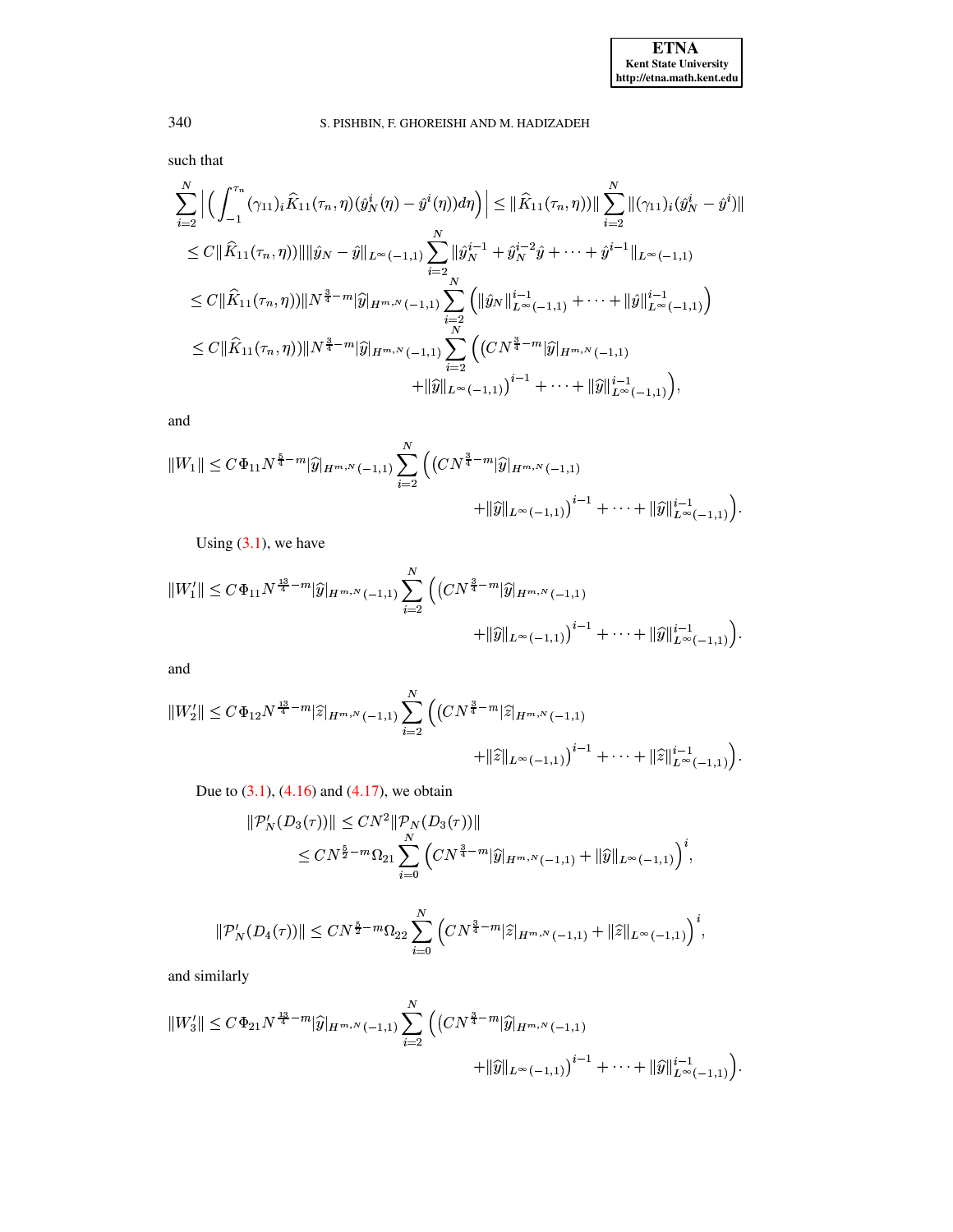and

$$
||W_4'|| \leq C\Phi_{22}N^{\frac{13}{4}-m}|\widehat{z}|_{H^{m,N}(-1,1)}\sum_{i=2}^N \left( (CN^{\frac{3}{4}-m}|\widehat{z}|_{H^{m,N}(-1,1)} + ||\widehat{z}||_{L^{\infty}(-1,1)})^{i-1} + \cdots + ||\widehat{z}||_{L^{\infty}(-1,1)}^{i-1} \right)
$$

Finally, according to  $(3.12)$  and  $(3.13)$  in the proof of Theorem 3.1 and applying  $(3.2)$ and  $(3.3)$  for  $m = 1$ , we have

$$
||F_1'|| \le ||F_1||_{H^1(-1,1)} \le CN^{\frac{1}{2}-m} |\widehat{y}|_{H^{m,N}(-1,1)},
$$
  

$$
||F_2'|| \le ||F_2||_{H^1(-1,1)} \le CN^{\frac{1}{2}-m} |\widehat{z}|_{H^{m,N}(-1,1)}.
$$

Also, using (4.14) and the upper bound which is obtained for  $||F_5'||$  and  $||F_6'||$ , together with the above estimations, the desired estimates  $(4.7)$  and  $(4.8)$  are obtained.  $\Box$ 

<span id="page-14-1"></span><span id="page-14-0"></span>5. Numerical experiments. In the following, we implement the Legendre collocation method on some test problems and show the reliability and efficiency of the presented method and error estimation using program code written in Mathematica $\mathcal{P}$ . We will also show that the proposed scheme can provide reasonable results for nonlinear as well as linear IAEs systems.

EXAMPLE 5.1. Consider the following linear system of IAEs with index 1:

$$
\mathbf{A}(t)X(t) = g(t) + \int_0^t \mathbf{K}(t,s)X(s)ds, \qquad t \in [0,1],
$$

where

$$
\mathbf{A}(t) = \begin{bmatrix} 1 & 0 \\ 0 & 0 \end{bmatrix}, \qquad \mathbf{K}(t,s) = \begin{bmatrix} t^3 + s + 1 & \cos(3s) + 1 \\ t + s + 2 & \sin(3s) + 2 \end{bmatrix},
$$

$$
X(t) = [y(t) z(t)]^T
$$
,  $g(t) = [f_1(t) f_2(t)]^T$ 

and

$$
f_1(t) = 1 - (1 + t + t^3) \sin t - \frac{1}{3} (3 + \cos 3t) (\sin \frac{3t}{2})^2,
$$
  
\n
$$
f_2(t) = 1 - \cos t - 2(1 + t) \sin t + \frac{1}{12} (-8 - 6t + 8 \cos 3t + \sin 6t).
$$

The exact solution of this system is

$$
y(t) = \cos t, \qquad z(t) = \sin 3t.
$$

<span id="page-14-2"></span>Let  $(\hat{y}_N, \hat{z}_N)$  and  $(\hat{y}, \hat{z})$  be the approximate and the exact solution of the system, respectively, which is given by (2.5). The  $L^2(-1, 1)$  norm of the errors are reported in Table 5.1 and Figure 5.1.

EXAMPLE 5.2.

$$
\mathbf{A}(t)X(t) = g(t) + \int_0^t \mathbf{K}(t,s)X(s)ds, \qquad t \in [0,1],
$$

where

$$
\mathbf{A}(t) = \begin{bmatrix} 1 & 0 \\ 0 & 0 \end{bmatrix}, \qquad \mathbf{K}(t,s) = \begin{bmatrix} t^2 + s^2 + 2 & s + t + 1 \\ e^{2t + s} & s + t^2 + 2 \end{bmatrix},
$$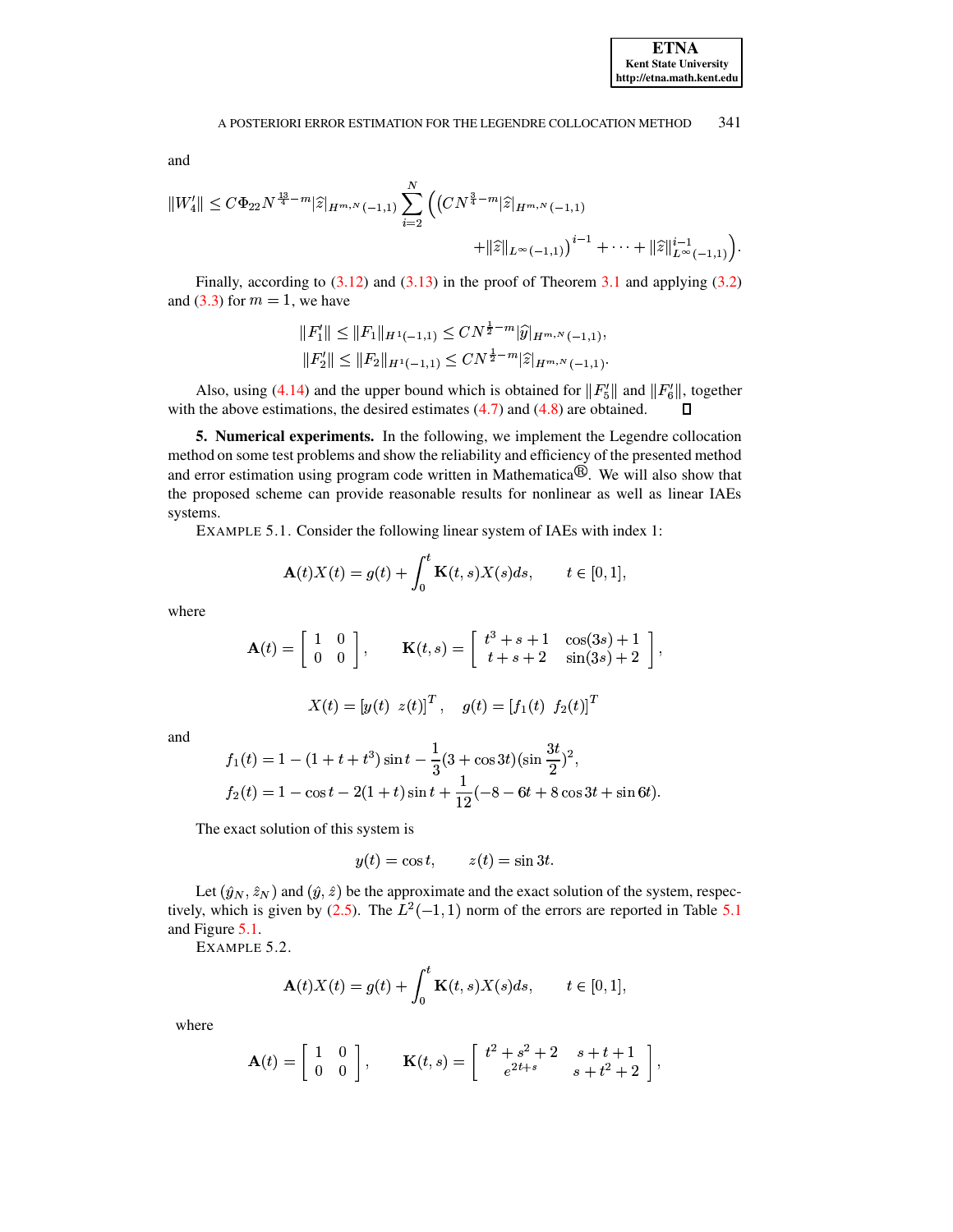<span id="page-15-0"></span>

| N  | $\ \hat{y}_N-\hat{y}\ _{L^2(-1,1)}$ | $\ \hat{z}_N - \hat{z}\ _{L^2(-1,1)}$ |
|----|-------------------------------------|---------------------------------------|
| 4  | $2.30 \times 10^{-4}$               | $9.60 \times 10^{-4}$                 |
| 6  | $2.25 \times 10^{-6}$               | $1.53 \times 10^{-5}$                 |
| 8  | $1.41 \times 10^{-8}$               | $1.33 \times 10^{-7}$                 |
| 10 | $6.04 \times 10^{-11}$              | $7.48 \times 10^{-10}$                |
| 12 | $1.87 \times 10^{-13}$              | $2.92 \times 10^{-12}$                |

TABLE 5.1  $L^2(-1, 1)$  errors for Example 5.1.



FIG. 5.1.  $L^2(-1, 1)$  errors versus N for Example 5.1.

<span id="page-15-1"></span>
$$
X(t) = [y(t) z(t)]^T
$$
,  $g(t) = [f_1(t) f_2(t)]^T$ 

and

$$
f_1(t) = e^{2t} \frac{1}{4} (5 + 2t^2 - e^{2t} (5 - 2t + 4t^2)) - (1 + t) \arctan t - \frac{1}{2} \ln(1 + t^2),
$$
  
\n
$$
f_2(t) = -\frac{1}{3} e^{2t} (-1 + e^{3t}) - (2 + t^2) \arctan t - \frac{1}{2} \ln(1 + t^2),
$$

with the exact solution:  $y(t) = e^{2t}$ ,  $z(t) = \frac{1}{1+t^2}$ .

Table  $5.2$  and Figure  $5.2$  show the errors for several values of N and the associated rate of convergence, which confirms the expected convergence of the method as described in Theorem 3.1.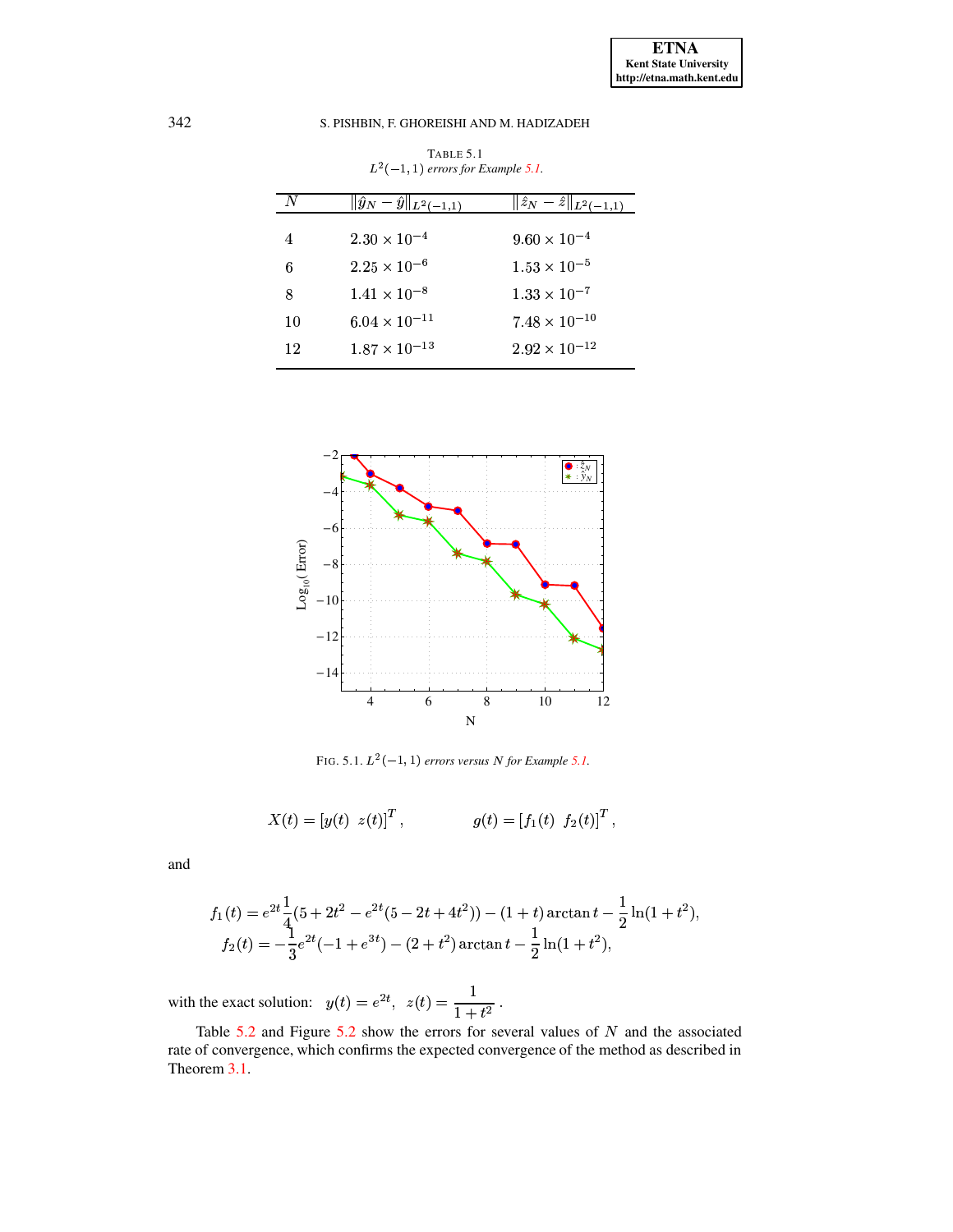<span id="page-16-0"></span>

|    | $\ \hat{y}_N-\hat{y}\ _{L^2(-1,1)}$ | $\ \hat{z}_N - \hat{z}\ _{L^2(-1,1)}$ |
|----|-------------------------------------|---------------------------------------|
|    |                                     |                                       |
| 4  | $1.38 \times 10^{-3}$               | $4.80 \times 10^{-3}$                 |
|    |                                     |                                       |
| 6  | $7.89 \times 10^{-6}$               | $2.33 \times 10^{-5}$                 |
| 8  | $2.71 \times 10^{-8}$               | $5.90 \times 10^{-6}$                 |
| 10 | $7.10 \times 10^{-11}$              | $3.10 \times 10^{-7}$                 |
| 12 | $8.81 \times 10^{-13}$              | $5.62 \times 10^{-9}$                 |
|    |                                     |                                       |

TABLE 5.2  $L^2(-1, 1)$  errors for Example 5.2.



<span id="page-16-1"></span>FIG. 5.2.  $L^2(-1, 1)$  errors versus N for Example 5.2.

<span id="page-16-2"></span>The last test problem considers the following nonlinear IAEs system of index-1 from [16]. EXAMPLE 5.3.

$$
y(t) = f_1(t) + \int_0^t e^{t-s} y^2(s) z(s) ds,
$$
  

$$
0 = f_2(t) + \int_0^t (1+t-s) y(s) z(s) ds, \qquad t \in [0,1],
$$

where

$$
f_1(t) = e^{-t} - \frac{1}{10}e^{-2t}(3e^{3t} - 3\cos t + \sin t),
$$
  
\n
$$
f_2(t) = \frac{1}{2}(-1 - t + e^{-t}\cos t),
$$

with the exact solution:  $y(t) = e^{-t}$ ,  $z(t) = \cos t$ .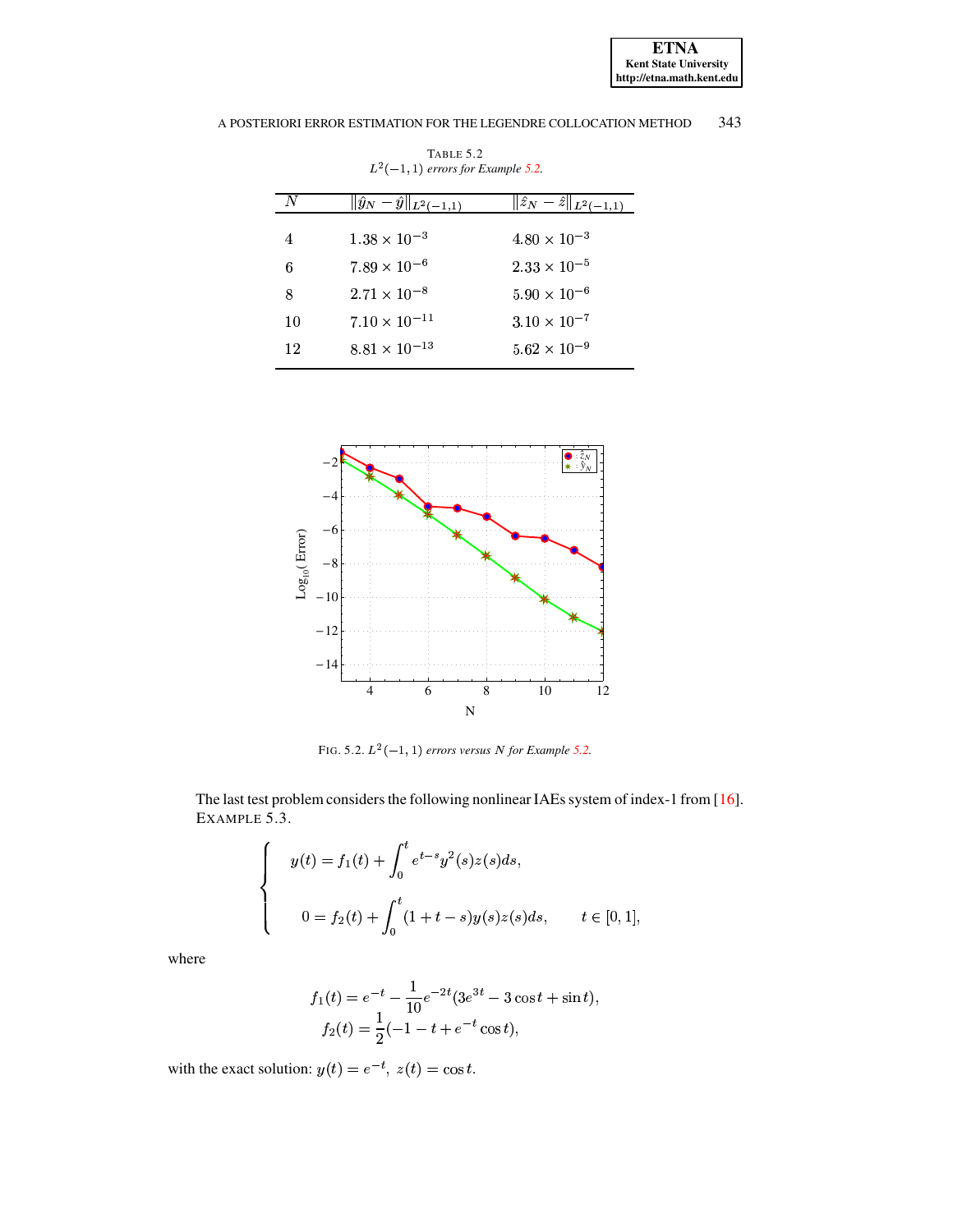We work with the same conditions as in [\[16\]](#page-19-1). Let  $(u, v)$  be the approximation of the exact<br>tion  $(u, z)$ . The errors for the numerical results obtained by using the spline collocation solution  $(y, z)$ . The errors for the numerical results obtained by using the spline collocation<br>method with  $m = 3.4$  and  $N = 4.6, 8.10$  for Radau II collocation parameters are presented method with  $m = 3, 4$  and  $N = 4, 6, 8, 10$  for Radau II collocation parameters are presented method with  $m = 3, 4$  and  $N = 4, 6, 8, 10$  for Radau II collocation parameters are presen<br>in Table [5.3;](#page-17-0) the  $L^2$  – norm of the errors for the proposed method with several values of are also reported in the same Table. Figure [5.3](#page-17-1) displays the exponential rate of convergence which confirms the prediction of Theorem [4.1.](#page-9-6)

<span id="page-17-0"></span>

|                | Spline collocation method [16]      |                        |                                       |                       |
|----------------|-------------------------------------|------------------------|---------------------------------------|-----------------------|
|                | $  y-u  _{\infty}$                  |                        | $  z - v  _{\infty}$                  |                       |
| N              | $m=3$                               | $m=4$                  | $m=\sqrt{3}$                          | $m=4$                 |
| $\overline{4}$ | $4.99 \times 10^{-6}$               | $4.45 \times 10^{-9}$  | $1.69 \times 10^{-4}$                 | $7.60 \times 10^{-6}$ |
| 6              | $5.95\times10^{-7}$                 | $2.35 \times 10^{-10}$ | $5.29 \times 10^{-5}$                 | $1.49 \times 10^{-6}$ |
| 8              | $1.33 \times 10^{-7}$               | $2.96 \times 10^{-11}$ | $2.28 \times 10^{-5}$                 | $4.71 \times 10^{-7}$ |
| 10             | $4.24 \times 10^{-8}$               | $6.01 \times 10^{-12}$ | $1.11 \times 10^{-5}$                 | $1.92 \times 10^{-7}$ |
|                | Present method                      |                        |                                       |                       |
|                | $\ \hat{y}_N-\hat{y}\ _{L^2(-1,1)}$ |                        | $\ \hat{z}_N - \hat{z}\ _{L^2(-1,1)}$ |                       |
| $\overline{4}$ | $8.74\times10^{-6}$                 |                        | $5.72\times10^{-5}$                   |                       |
| 6              | $1.29 \times 10^{-8}$               |                        | $2.84 \times 10^{-8}$                 |                       |
| 8              | $1.12\times10^{-11}$                |                        | $1.01\times10^{-10}$                  |                       |
| 10             | $6.40 \times 10^{-15}$              |                        | $3.00\times10^{-14}$                  |                       |

TABLE 5.3 *Comparison of the spline collocation and Legendre spectral methods for Example [5.3.](#page-16-2)*



<span id="page-17-1"></span>FIG. [5.3.](#page-16-2)  $L^2(-1, 1)$  errors versus N for Example 5.3.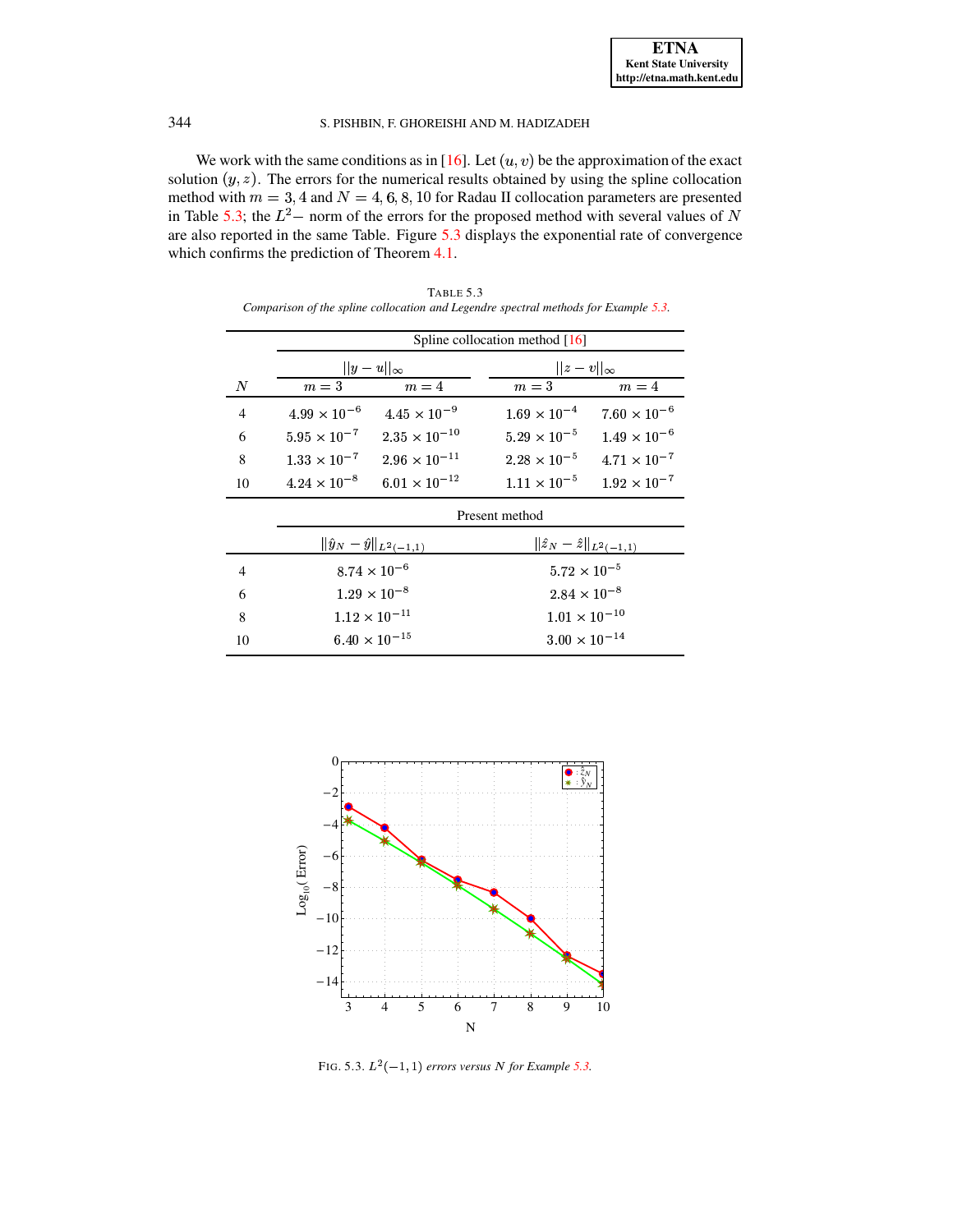| <b>ETNA</b>                  |
|------------------------------|
| <b>Kent State University</b> |
| http://etna.math.kent.edu    |

Figure [5.4,](#page-18-4) presents a comparison between the error behaviours of the spline collocation scheme with  $m = 4, N = 10$  and the proposed method with  $N = 10$ . From Table [5.3](#page-17-0) and Figure 5.4, we can see that the Legendre spectral method coincide to a very high degree of Figure [5.4,](#page-18-4) we can see that the Legendre spectral method coincide to a very high degree of accuracy over the spline collocation method. This is also consistent with the prediction of Theorem [4.1.](#page-9-6)



<span id="page-18-4"></span>FIG. 5.4. The error behaviors for the spline collocation method with  $N = 10$ ,  $m = 4$  (Left) and the Legendre spectral method for  $N = 10$  (Right) in *Example* [5.3.](#page-16-2)

**6.** Conclusions. This paper studies the Legendre collocation method for the semi-explicit IAEs system of index-1. The scheme consists of finding an explicit expression for the integral terms of the equations associated with the Legendre collocation method. A posteriori error estimation of the method in the  $L^2$  norm was obtained. It should be noticed that, the IAEs systems are coupled systems consisting of the first and second kind Volterra equations, so that in our considered numerical tests, we can not use the Legendre-Gauss-Radau or Gauss-Lobatto points as the collocation points. An optimal error estimate may be obtained by choosing a suitable collocation points. We may need to follow some other ways, in modifying the proposed method in Section [2,](#page-1-0) to obtain the optimal rate of convergence which is the subject of our future work.

**Acknowledgement.** The authors are very grateful to the two reviewers for carefully reading this paper and for their comments and suggestions.

### REFERENCES

- <span id="page-18-0"></span>[1] H. BRUNNER, *Collocation Methods for Volterra Integral and Related Functional Equations*, Cambridge University Press, Cambridge, UK, 2004.
- <span id="page-18-1"></span>[2] M. V. BULATOV AND V. F. CHISTYAKOV, *The properties of differential-algebraic systems and their integral analogs*, preprint, Department of Mathematics and Statistics, Memorial University of Newfoundland, 1997.
- <span id="page-18-2"></span>[3] , *Numerical methods of investigation and solution for integral algebraic equations*, Sci-CADE09, May 25-29, 2009.
- <span id="page-18-3"></span>[4] , *Regularization of singular system of Volterra integral equations*, Comput. Math. Math. Phys., 42 (2002), pp. 315–320.